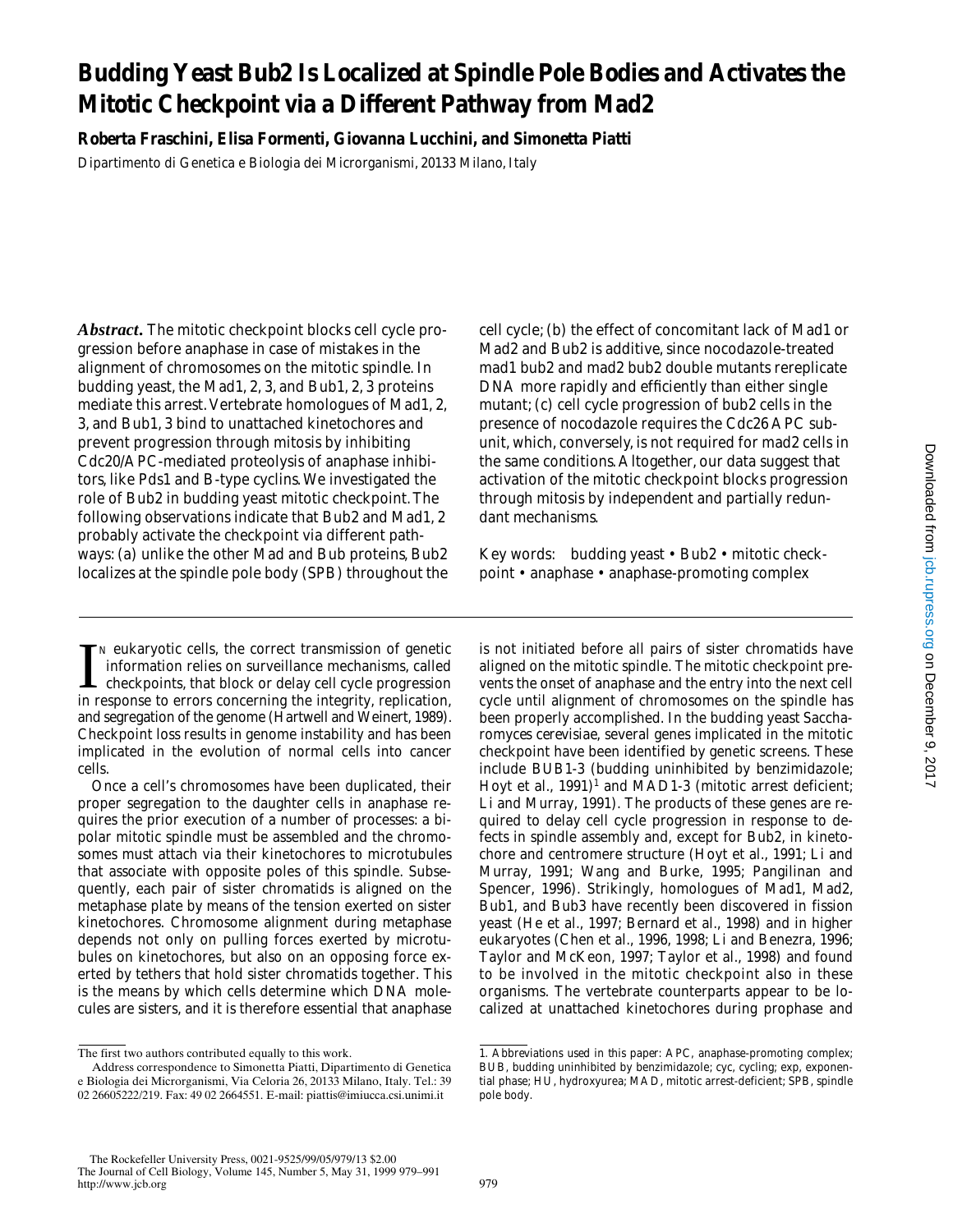prometaphase; as soon as kinetochores bind to microtubules, centromeric staining of these proteins rapidly vanishes (Chen et al., 1996, 1998; Li and Benezra, 1996; Taylor and McKeon, 1997; Taylor et al., 1998; Gorbsky et al., 1998). SpBub1, which is so far the only yeast mitotic checkpoint protein whose localization has been characterized, is also recruited to centromeric regions during the early stages of mitosis; however, a fraction of SpBub1 remains at kinetochores also during metaphase and anaphase (Bernard et al., 1998). Altogether, these observations account for previous evidence that implicated kinetochores in transmitting an inhibitory signal in the presence of monooriented chromosomes (Campbell and Gorbsky, 1995; Nicklas et al., 1995; Rieder et al., 1995). Moreover, the fact that a mutation affecting the yeast kinetochore protein Ndc10 causes defects in the mitotic checkpoint (Tavormina and Burke, 1998) further strengthens the notion of a critical role of kinetochores in this checkpoint.

Mad and Bub proteins are also likely to be involved in detecting endogenous errors during mitosis; in fact, budding yeast *mad* mutants, as well as fission yeast *bub1* mutants, show an increased frequency of spontaneous chromosome loss (Li and Murray, 1991; Bernard et al., 1998), and microinjection of anti-Mad2 antibodies into mammalian cells results in a premature anaphase onset (Gorbsky et al., 1998). Furthermore, overexpression of a dominant negative version of the murine Bub1 causes precocious exit from mitosis (Taylor and McKeon, 1997). Bub1 is a protein kinase that can bind and phosphorylate Bub3 (Roberts et al., 1994), whereas Bub3 is required in human cells for the correct localization of Bub1 at kinetochores (Taylor et al., 1998). Mad1 forms a complex with Mad2 (Chen et al., 1998) and becomes phosphorylated when the mitotic checkpoint is activated; its phosphorylation depends on Mad2, Bub1, and Bub3, but not on Bub2 and Mad3 (Hardwick et al., 1995). Mps1, a protein kinase required for spindle pole body duplication and mitotic checkpoint function (Weiss and Winey, 1996), appears to phosphorylate Mad1 directly (Hardwick et al., 1996). A combination of genetics and biochemistry based on Mad1 phosphorylation has partially defined a signal transduction cascade that is activated in response to spindle damage and results in cell cycle arrest (Hardwick et al., 1995; Rudner and Murray, 1996; Elledge, 1996). This analysis places Bub1, Bub3, and Mps1 upstream of Mad1 and Mad2, while Bub2 and Mad3 might act downstream. Altogether, the above data suggest that Mad1, 2, and 3 and Bub1 and Bub3 might form a complex at unattached kinetochores and work in concert to inhibit cell cycle progression, while the role of Bub2 has not yet been defined.

Mad and Bub proteins are thought to be signal transducers of the mitotic checkpoint pathway. Recently, a great deal of evidence points at the anaphase-promoting complex (APC) as the major target of the mitotic checkpoint. The APC is required for ubiquitination and subsequent degradation via the proteasome of two sets of proteins: anaphase inhibitors, like Pds1 in *S*. *cerevisiae* (Cohen-Fix et al., 1996) and Cut2 in *S*. *pombe* (Funabiki et al., 1996, 1997), and several other substrates ubiquitinated at the end of mitosis, like Ase1 (Juang et al., 1997), Cdc5 (Charles et al., 1998; Shirayama et al., 1998), and B-type cyclins (Irniger et al., 1995; King et al., 1995; Sudakin et al., 1995). While degradation of Pds1/Cut2 at the metaphase/ anaphase transition is required for sister chromatid separation (Yamamoto et al., 1996; Ciosk et al., 1998), degradation of the budding yeast B-type cyclins Clb1-4 contributes to the inactivation of the Clb1-4/Cdc28 kinases, which is necessary for exit from mitosis and the subsequent round of budding and replication (Surana et al., 1993; Schwob et al., 1994; Dahmann et al., 1995; Piatti et al., 1996). The APC substrate specificity towards the two sets of proteins is conferred by cofactors containing WD-40 motifs, such as Cdc20 and Hct1/Cdh1, which bind to the APC and activate its ubiquitin ligase activity (Townsley and Ruderman, 1998). Cdc20 (called Slp1 in fission yeast, Fizzy in *Drosophila*, and p55Cdc in vertebrates) is responsible for ubiquitination of Pds1 and entry into anaphase (Philp and Glover, 1997; Fang et al., 1998a; Kallio et al., 1998; Lim et al., 1998; Visintin et al., 1998; Shirayama et al., 1998), whereas Hct1/Cdh1 (homologous to the *Drosophila* Fizzy-related protein and Ste9 in *S*. *pombe*; Sigrist and Lehner, 1997; Kitamura et al., 1998; Kominami et al., 1998) promotes ubiquitination of B-type cyclins, Ase1 and Cdc5 (Schwab et al., 1997; Visintin et al., 1997; Charles et al., 1998). *CDC20* is an essential gene; temperature-sensitive *cdc20* mutations cause cells to arrest before anaphase, due to a failure in degrading Pds1 (Yamamoto et al., 1996; Shirayama et al., 1998). However, when the *PDS1* gene is deleted, *cdc20* mutants arrest in telophase with high levels of Clb2/Cdc28 kinase, suggesting that Cdc20 might also play a role in promoting ubiquitination of mitotic cyclins or other APC substrates at the end of mitosis (Lim et al., 1998; Shirayama et al., 1998). Accordingly, *Drosophila* Fizzy is involved in the degradation of cyclins A and B (Dawson et al., 1995; Sigrist et al., 1995; Lorca et al., 1998). Unlike *CDC20*, *HCT1* is totally dispensable for cell viability, despite the inability of *hct1* mutants to trigger degradation of cyclins B in G1 (Schwab et al., 1997; Visintin et al., 1997; Zachariae et al., 1998). On the other hand, viability of *hct1* cells depends on the presence of Sic1, a specific inhibitor of Clb1-4/Cdc28 kinases (Mendenhall, 1993; Schwob et al., 1994; Schwab et al., 1997; Visintin et al., 1997). How are Cdc20/APC and Hct1/APC complexes regulated during the cell cycle? Cdc20 is an unstable protein, which accumulates early in mitosis and gets degraded in G1 and S phases with a process at least partially dependent on the APC (Fang et al., 1998a; Prinz et al., 1998; Shirayama et al., 1998). Conversely, Hct1 is present at roughly constant levels throughout the cell cycle (Fang et al., 1998b; Prinz et al., 1998), but its association with the APC is negatively regulated by the phosphorylation state of the protein (Zachariae et al., 1998). Both Cln- and Clbdependent CDKs promote Hct1 phosphorylation during S, G2, and M phases, thereby preventing its binding to the APC. Dephosphorylation of Hct1 at the end of mitosis is triggered both by Sic1-dependent inactivation of Clb1-6/ Cdc28 kinases and directly by the activity of the Cdc14 phosphatase, which, by dephosphorylating and activating Sic1 at the same time, engages a feedback loop (Zachariae et al., 1998; Visintin et al., 1998). These results strongly support the notion that inactivation of Clb/Cdc28 kinases is a key event in exiting the cell cycle, not only because of its self-sustaining nature, but also because it leads to Hct1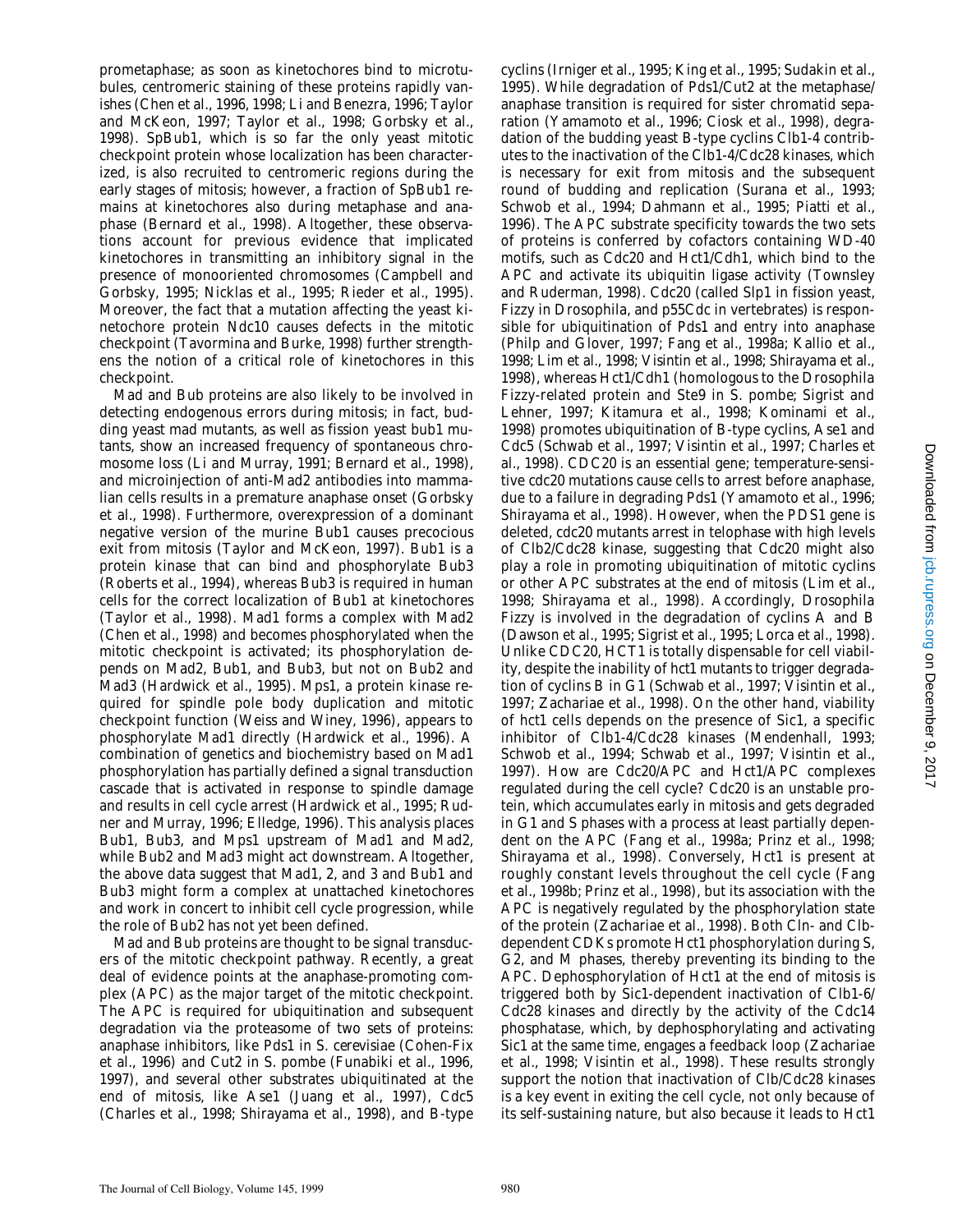dephosphorylation and activation, and, therefore, to the Hct1/APC-dependent degradation of other substrates.

Mad1, 2, and 3 have been found to interact with Cdc20 in yeast cells (Hwang et al., 1998); furthermore, Mad2 has been shown to associate to Slp1/p55Cdc (Fang et al., 1998b; Kallio et al., 1998; Kim et al., 1998; Wassmann and Benezra, 1998) and the APC (Li et al. 1997; Wassmann and Benezra, 1998) when the checkpoint is active. Overexpression of *CDC20* or mutated versions of the protein that are no longer able to bind Mad1, 2, and 3 cause an inability to halt the cell cycle in response to microtubule depolymerization (Lim and Surana, 1996; Hwang et al., 1998; Schott and Hoyt, 1998), suggesting that Mad proteins block cell cycle progression by inhibiting Cdc20. Due to the similar subcellular localization of Mad1, 2, 3, Bub1, and Bub3, current models envision these five proteins to monitor kinetochore attachment to microtubules and to prevent, through inhibition of Cdc20, the APC-dependent ubiquitination of Pds1 and cyclins, thereby blocking the onset of anaphase and exit from mitosis.

Very little is known about the role of Bub2 in the mitotic checkpoint and how it interacts with the other Mad and Bub proteins. Both Bub2 and its fission yeast counterpart, Cdc16, are required to maintain high levels of histone H1 kinase activity in response to spindle defects (Hoyt et al., 1991; Fankhauser et al., 1993). In addition, Cdc16 has been implicated in coordinating mitosis with septation and cytokinesis (Fankhauser et al., 1993). Some evidence suggests that Bub2 might play a different role from the other Mad and Bub proteins in activating the mitotic checkpoint. As mentioned above, unlike the other Mad and Bub proteins, Bub2 is not required for the anaphase delay generated by centromere DNA mutations or impaired kinetochore function (Wang and Burke, 1995; Pangilinan and Spencer, 1996). Thus, it has been proposed that Bub2 might be part of a separate checkpoint that responds to abnormal spindle structure rather than to the lack of kinetochore-microtubule attachment (Wang and Burke, 1995).

To gain new insights into the role of Bub2 in the mitotic checkpoint, we have investigated the subcellular localization of Bub2 in budding yeast and its relationships with the other checkpoint proteins. We find that Bub2 is constitutively localized at spindle pole bodies throughout the cell cycle and in the presence of microtubule depolymerizing drugs. Furthermore, we show that *BUB2* belongs to a different epistasis group from *MAD1* and *MAD2*, since *bub2 mad2* and *bub2 mad1* double mutants are much more defective in the mitotic checkpoint than either single mutant or *mad1 mad2* cells. Finally, we find that cell cycle progression of *bub2* mutant cells in the presence of nocodazole depends on Cdc26, a dispensable APC subunit neither required in wild-type cells for anaphase and exit from mitosis during an unperturbed cell cycle at  $25^{\circ}$ C (Zachariae et al., 1996), nor in *mad2* cells in the presence of microtubule depolymerizing drugs. Together these data suggest that Bub2 activates the checkpoint via a distinct pathway from that involving the other Mad and Bub proteins characterized so far.

## *Materials and Methods*

#### *Strains, Media, and Reagents*

All yeast strains were derivatives of or were backcrossed at least three times to W303 (*ade2-1*, *trp1-1*, *leu2-3*,*112*, *his3-11,15*, *ura3*, and *ssd1*). Strains used for this work are listed in Table I. Cells were grown in YEP medium (1% yeast extract, 2% bactopeptone, and 50 mg/liter adenine) supplemented with 2% glucose (YEPD).  $\alpha$  factor was used at 2  $\mu$ g/ml, unless otherwise stated, nocodazole at 15  $\mu$ g/ml, benomyl at 12.5  $\mu$ g/ml and hydroxyurea at 150 mM. All the experiments were performed at  $25^{\circ}$ C, with the exception of those involving the ts mutants *mps1-1* and *ndc10-1*, which were performed at 37°C.

*Table I. Yeast Strains Used in This Study*

| Strain  | Relevant genotype                                                                         |
|---------|-------------------------------------------------------------------------------------------|
| ySP460  | MATa, ndc10::NDC10myc6::TRP1                                                              |
| ySP464  | MATa, mad2::URA3, leu2::LEU2::tetR-GFP, ura3::URA3::224XtetO                              |
| ySP520  | MATa, cdc26::K.l.URA3, leu2::LEU2::tetR-GFP, ura3::URA3::224XtetO                         |
| ySP601  | MATa, leu2::LEU2::tetR-GFP, ura3::URA3::224XtetO                                          |
| ySP710  | MATa, bub2::BUB2myc9::TRP1                                                                |
| ySP862  | MATa, bub2::URA3, leu2::LEU2::tetR-GFP, ura3::URA3::224XtetO                              |
| ySP874  | MATa, mad1::LEU2, bub2::BUB2myc9::TRP1                                                    |
| ySP875  | MATa, mad2::URA3, bub2::BUB2myc9::TRP1                                                    |
| ySP876  | MATa, mad3, bub2::BUB2myc9::TRP1                                                          |
| ySP877  | MATa, bub1-1, bub2::BUB2myc9::TRP1                                                        |
| ySP879  | MATa, ndc10-1, bub2::BUB2myc9::TRP1                                                       |
| ySP880  | MATa, mps1-1, bub2::BUB2myc9::TRP1                                                        |
| ySP906  | $MATA, bub3::LEU2, bub2::BUB2myc9::TRPI$                                                  |
| ySP921  | MATa, mad2::URA3, bub2::URA3, leu2::LEU2::tetR-GFP, ura3::URA3::224XtetO                  |
| ySP978  | MATa, cdc26::K.l.URA3, bub2::URA3, leu2::LEU2::tetR-GFP, ura3::URA3::224XtetO             |
| ySP984  | MATa, mad1::LEU2, leu2::LEU2::tetR-GFP, ura3::URA3::224XtetO                              |
| ySP987  | MATa, mad2::URA3, mad1::LEU2, leu2::LEU2::tetR-GFP, ura3::URA3::224XtetO                  |
| ySP1016 | MATa, mad2::TRP1, bub2::HIS3, leu2::LEU2::tetR-GFP, ura3::URA3::224XtetO, PDS1myc18::LEU2 |
| ySP1072 | MATa, bub2::HIS3, leu2::LEU2::tetR-GFP, ura3::URA3::224XtetO, PDS1myc18::LEU2             |
| ySP1094 | MATa, mad2::URA3, cdc26::K.l.URA3, leu2::LEU2::tetR-GFP, ura3::URA3::224XtetO             |
| ySP1104 | MATa, mad1::LEU2, bub2::HIS3, leu2::LEU2::tetR-GFP, ura3::URA3::224XtetO                  |
| ySP1125 | MATa, leu2::LEU2::tetR-GFP, ura3::URA3::224XtetO, PDS1myc18::LEU2                         |
| ySP1145 | MATa, mad2::TRP1, leu2::LEU2::tetR-GFP, ura3::URA3::224XtetO, PDS1myc18::LEU2             |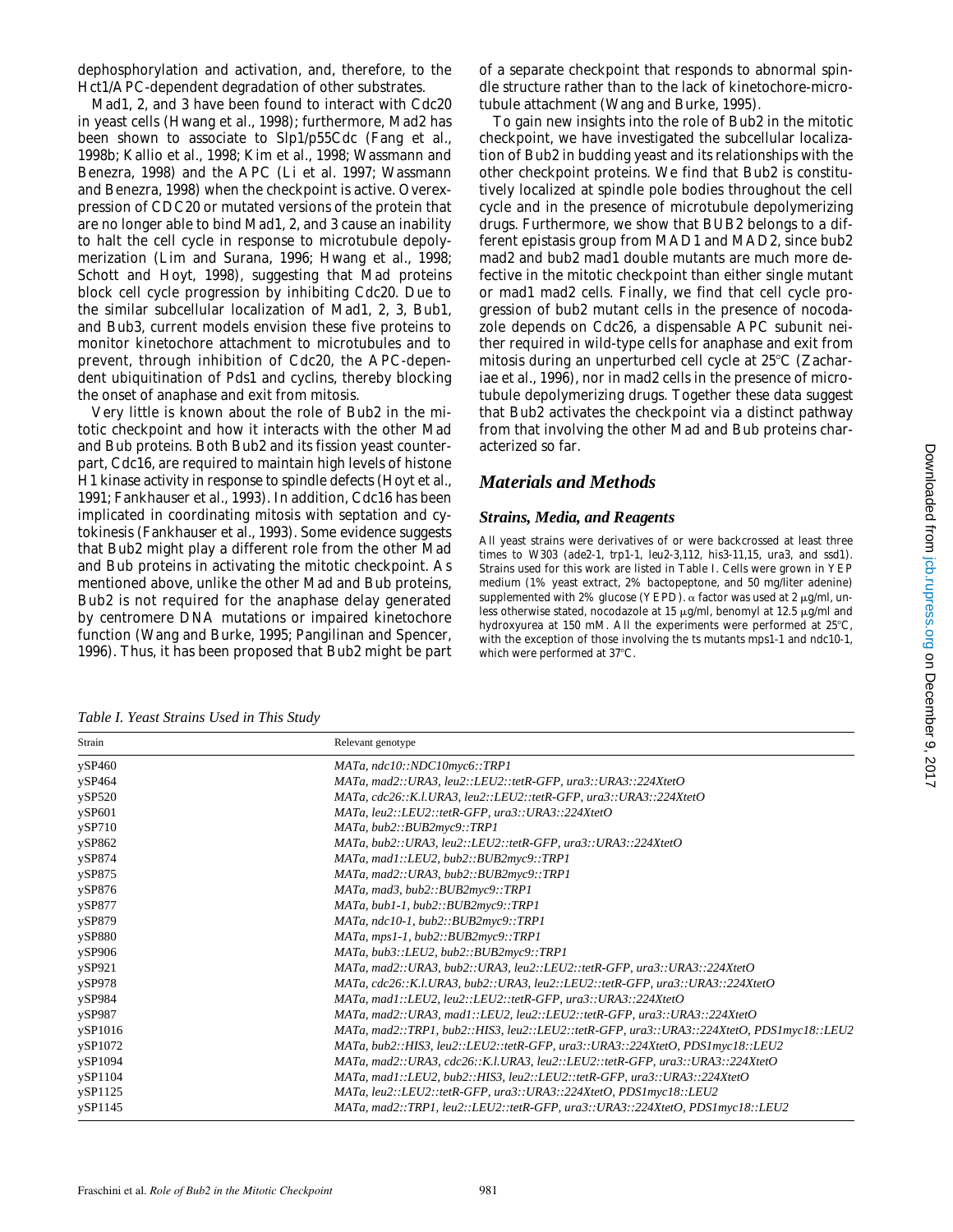#### *Plasmid Constructions and Genetic Manipulations*

Standard genetic techniques were used to manipulate yeast strains (Sherman, 1991) and standard protocols were used for genetic manipulations (Maniatis et al., 1992). For tagging *BUB2* at the COOH terminus, a NotI cassette containing nine tandem repeats of the myc epitope (myc9; Piatti et al., 1996) was inserted before the termination codon of the HindIII-EcoRI COOH-terminal fragment of *BUB2* subcloned in Yiplac204. The resulting plasmid (pSP49) was cut with BclI for integration at the *BUB2* locus of W303, thus generating a full-length tagged version of *BUB2* flanked by a truncated untagged version of the gene (strain ySP710). For tagging *NDC10* at the COOH terminus, a NotI cassette containing six copies of the myc epitope (myc6; Piatti et al., 1996) was inserted before the termination codon of the NdeI/XbaI COOH-terminal fragment of *NDC10* subcloned in pRS304. The resulting plasmid (pSP18) was cut with BclI for integration at the *NDC10* locus of W303, thus generating a fulllength tagged version of *NDC10* flanked by a truncated untagged version of the gene (strain ySP460).

#### *Western Blot Analysis*

For Western blot analysis, protein extracts were prepared by TCA precipitation (see Fig. 3) as previously described (Piatti et al., 1996) or as described in Surana et al., 1993 (see Fig. 6 B). Proteins were transferred to Protran membranes (Schleicher and Schuell). myc-tagged Bub2 and Pds1 were detected with 9E10 mAb, whereas polyclonal antibodies (Amon et al., 1992) were used to detect Clb2. Anti-actin antibodies were purchased from Sigma Chemical Co. Secondary antibodies were purchased from Amersham and proteins were detected by an enhanced chemiluminescence system according to the manufacturer.

#### *Other Techniques*

Flow cytometric DNA quantitation was determined according to Epstein and Cross (1992) on a Becton Dickinson FACScan®. In situ immunofluorescence was performed according to Nasmyth et al. (1990). Visualization of Tet operators using GFP and chromosome spreading were performed as described in Michaelis et al., 1997. Immunostaining of Bub2myc9 and Ndc10myc6 were detected by incubation with the 9E10 mAb followed by indirect immunofluorescence using CY3-conjugated goat anti–mouse Ab (1:500; Amersham); signals were amplified using a CY3-conjugated donkey anti–goat Ab (1:500; Amersham). Spindle pole bodies were visualized with polyclonal anti-Spc72 (Knop and Schiebel, 1998) followed by incubation with FITC-conjugated anti–rabbit Ab (1:50, Jackson ImmunoResearch Labs.).

### *Results*

#### *Deletion of BUB2 or MAD2 Does Not Cause Detectable Advancement of Mitosis during a Normal Cell Cycle*

Since the mitotic checkpoint is thought to play an important role while chromosomes try to reach a bipolar attachment to the spindle, and inactivation of proteins involved in the mitotic checkpoint increases the frequency of chromosome loss (Li and Murray, 1991; Bernard et al., 1998), we asked whether the checkpoint proteins Mad2 and Bub2 had any role in the timing of sister chromatid separation during a normal cell cycle. For this purpose, we constructed wild-type, *bub2* $\Delta$ , and *mad2* $\Delta$  strains carrying the tetR-GFP/tetO constructs which allow to monitor sisters separation at the centromeric regions of chromosome V (Michaelis et al., 1997). Cell cultures of the above strains were synchronized in G1 by  $\alpha$  factor treatment and released into fresh medium either lacking or containing the microtubule depolymerizing drug nocodazole, which activates the mitotic checkpoint. As previously reported (Hoyt et al., 1991; Li and Murray, 1991; Straight et al., 1996), in the presence of nocodazole both  $bub2\Delta$  and

*mad2*D cells lost the cohesion between sister chromatids, rebudded, and rereplicated, accumulating with DNA contents higher than 2C, whereas wild-type cells arrested in G2 as dumbbells with duplicated but unseparated chromosomes (Fig. 1 B). Interestingly, we reproducibly found that in these conditions  $bub2\Delta$  mutants separated sister chromatids and started rereplicating later than *mad2* $\Delta$ , suggesting that, in the absence of Bub2, entry into anaphase can be still somewhat delayed by other mechanisms. Without nocodazole, all three strains underwent anaphase and proceeded through the cell cycle with similar kinetics (Fig. 1 A), thus indicating that either Mad2 and Bub2 have no role in the timing of sister chromatid separation during a normal cell cycle or bipolar chromosome attachment to spindle fibers in budding yeast might be a process too fast and efficient in order to allow detection of subtle differences in the timing of anaphase entry in the absence of surveillance mechanisms.



*Figure 1.* Lack of Mad2 or Bub2 does not advance anaphase during an unperturbed cell cycle. Log phase cultures of ySP601 (WT), ySP464 ( $mad2\Delta$ ), and ySP862 ( $bub2\Delta$ ) strains were arrested with  $\alpha$  factor (time = 0) and then released into fresh medium either lacking (A) or containing (B) nocodazole. At the indicated time points cell samples were withdrawn for flow cytometry analysis of the DNA contents and to score budding and separation of sister chromatids. The latter was determined by scoring the signals from tetR-GFP in ethanol-fixed cells. Reproducible results were obtained in three independent experiments.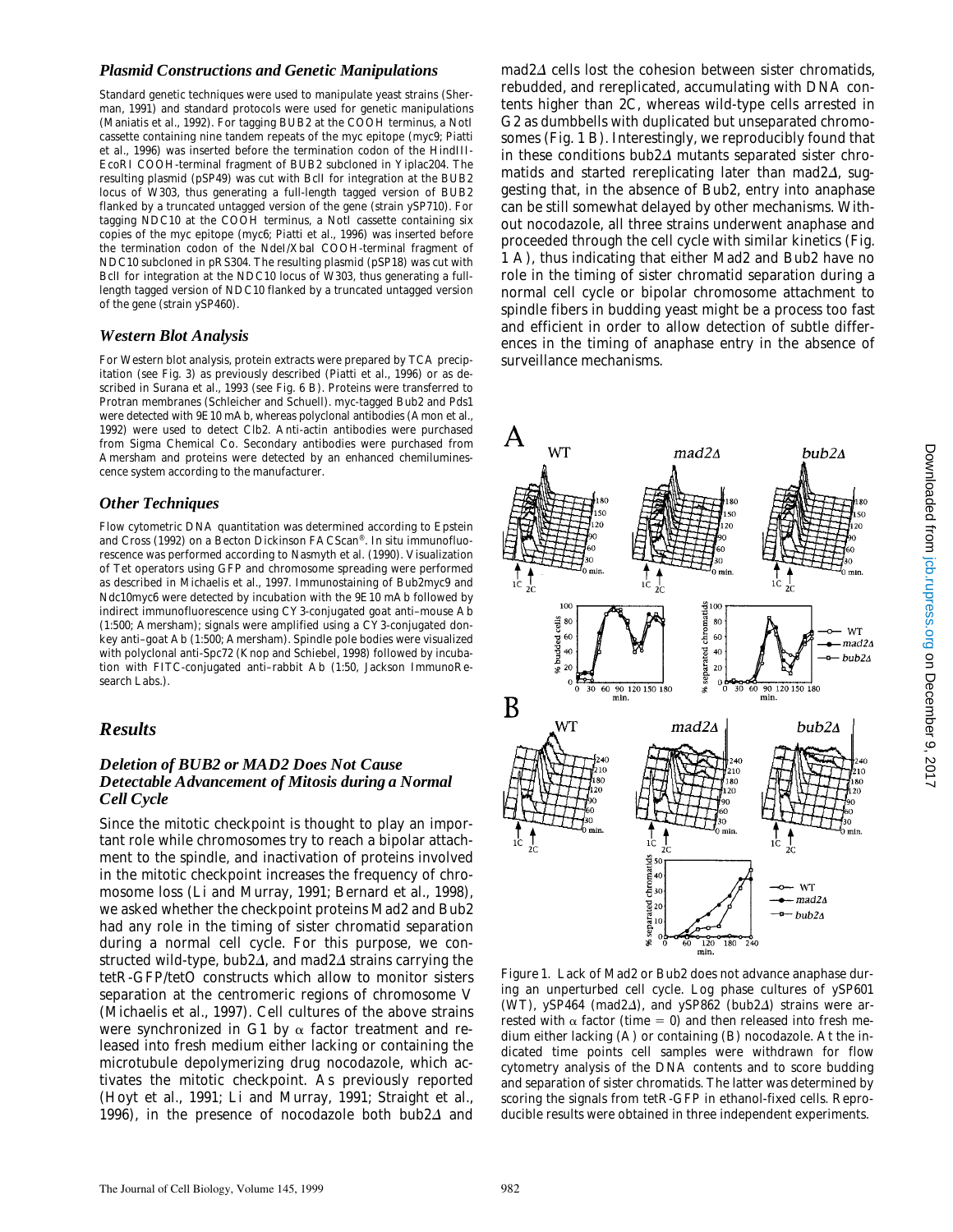#### *Bub2p Is Localized at the Spindle Pole Body*

Since Mad1, Mad2, Bub1, and Bub3 have been found associated to unattached kinetochores during prophase and prometaphase in higher eukaryotic cells (Chen et al., 1996, 1998; Li and Benezra, 1996; Taylor and McKeon, 1997; Taylor et al., 1998), while the intracellular localization of Bub2 had not been established and little was known about its relationships with other mitotic checkpoint proteins, we analyzed the subcellular localization of Bub2. We tagged Bub2 at the COOH terminus with nine copies of the myc epitope, thus generating the Bub2myc9 variant, which was fully functional, as judged by the checkpoint proficiency of *BUB2myc9* cells in nocodazole (see Fig. 3 A and not shown). Since Bub2myc9 staining in whole cells was fairly homogeneous and it was difficult to distinguish specific staining from the background observed with the same antibody on cells lacking tagged Bub2, we studied the protein localization by indirect immunofluorescence on chromosome spreads (Klein et al., 1992; Tanaka et al., 1997). By this technique, squashed nuclei stick to the slide and nucleoplasmic proteins are washed away, allowing detection of proteins bound to subnuclear insoluble structures, such as chromatin and nuclear cytoskeleton. We found that in all nuclei, Bub2myc9 staining was concentrated in one or two dots, very reminiscent of spindle pole bodies

(SPBs). We, therefore, repeated the experiment by double staining the spreads with both anti-myc and anti-Spc72 antibodies, the latter of which recognize a constitutive SPB component (Knop and Schiebel, 1998). As shown in Fig. 2 A, the Bub2myc9 and Spc72 stainings completely overlapped, indicating that Bub2 resides at SPBs. As a control, we performed a double staining of the kinetochore protein Ndc10 and Spc72. To this purpose, we used a strain where the only functional copy of *NDC10* was expressing a protein tagged with six copies of the myc epitope at the COOH terminus (Ndc10myc6). As it was previously shown for yeast centromeres (Funabiki et al., 1993; Guacci et al., 1997; Jin et al., 1998b), we found that Ndc10myc6 formed clusters near the SPBs, both in cycling and in nocodazole-arrested cells (Fig. 2 B). However, not only Ndc10 clusters had a different shape compared with that of SPBs and Bub2, but not all Ndc10myc6 clusters colocalized with Spc72, while Bub2myc9 always did. Although we cannot fully prove that the Ndc10myc6 clusters correspond to kinetochores, these data strongly suggest that Bub2 does not localize at kinetochores.

We then investigated further whether Bub2 protein levels and localization varied during the cell cycle and after nocodazole treatment. To this purpose, the *BUB2myc9* strains were released from an  $\alpha$  factor G1 arrest, and the



*Figure 2.* Bub2 is localized at SPBs. (A) Cycling ySP710 (Bub2myc9) cells and nocodazole arrested cells (noc) of the same strain, obtained from the experiment in Fig. 3, were processed for chromosome spreading. Chromosome spreads were decorated with anti-myc antibodies (9E10), followed by detection with CY3-conjugated anti–mouse antibodies, and with anti-Spc72 polyclonal antibodies, followed by detection with FITC-conjugated anti–rabbit antibodies. (B) Cycling ySP460 (Ndc10myc6) cells were treated with nocodazole for three hours. Both cycling and nocodazole arrested cells were processed as in A.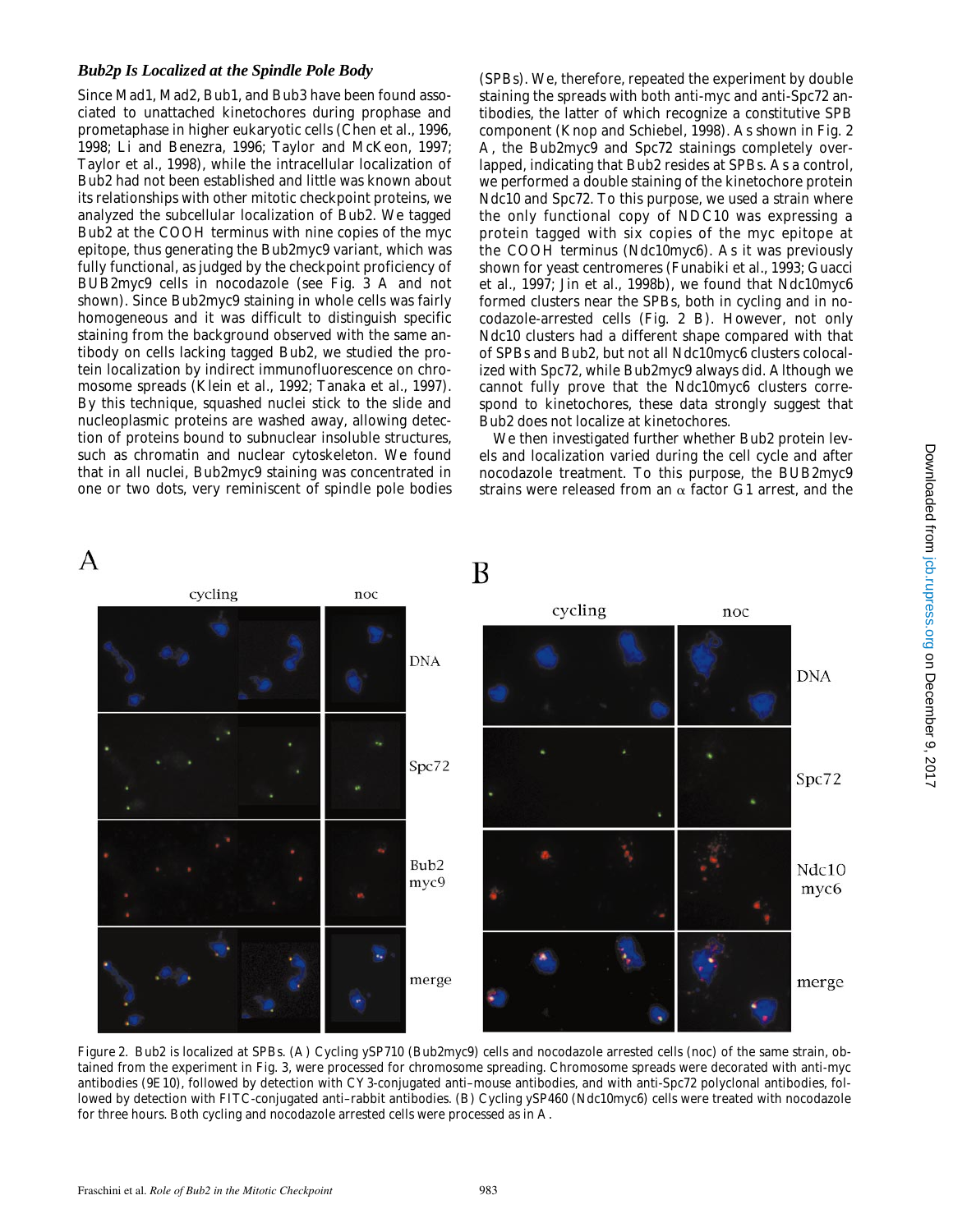

*Figure 3.* Bub2 protein levels do not vary during the cell cycle. A cycling culture of ySP710 strain (Bub2myc9) was arrested with  $\alpha$ factor (time  $= 0$ ) and then released from the G1 block. An aliquot of the synchronized culture was also incubated for 3 h with nocodazole. At different time points cell samples were collected to monitor cell cycle progression by flow cytometry analysis of the DNA content and to follow the kinetics of budding (A), or to study Bub2 protein levels by Western analysis using anti-myc (9E10) antibodies (B). During the course of this experiment localization of Bub2myc9 in chromosome spreads was also investigated and did not show any qualitative difference with staining shown in Fig. 2. cyc, cycling cells; NOC, nocodazole.

Bub2myc9 protein levels and localization were analyzed at different time points. An aliquot of the synchronized culture was also incubated for 3 h in nocodazole. Bub2myc9 protein levels remained constant throughout the cell cycle and when the mitotic checkpoint was activated (Fig. 3 B). Furthermore, the protein is constitutively localized at SPBs: G1 cells showed a single dot of Bub2myc9 staining, whereas two bright dots started appearing at the time of bud emergence and entry into S phase, which coincides with the time of SPB duplication (data not shown). About 30–40% of G1 nuclei displayed a fainter staining of Bub2 at SPBs than during the other cell cycle phases, regardless of growth conditions. About 55% of nuclei from nocodazole arrested cells showed two bright dots of Bub2myc9 staining side by side (Fig. 2 A). This is, in these conditions, the typical spatial arrangement observed by electron microscopy for SPBs, which are duplicated but do not migrate apart in the absence of microtubules (Goetsch, L., and B. Byers, personal communication). Therefore, the nuclei showing single SPB signals by immunofluorescence  $(\sim 40\%)$  under the same conditions likely had duplicated SPBs, which could not be resolved by this technique. Finally, we found that the localization of Bub2myc9 at SPBs was unaffected in the mitotic checkpoint mutants  $mad1\Delta$ , *mad2*D, *mad3*, *bub1-1*, *bub3*D, *mps1-1*, and *ndc10-1* (data not shown). Therefore, Bub2 is constitutively present at SPBs during the cell cycle and its localization does not require any of the analyzed mitotic checkpoint proteins.

#### *Bub2 Checkpoint Function Is Also Required after SPBs Separation*

The finding that Bub2 is localized at SPBs, and SPBs are mostly unseparated in nocodazole, prompted us to investigate whether Bub2 could be required to delay cell cycle progression only before SPB separation. For this purpose, *bub2* $\Delta$ *, mad2* $\Delta$ *, and wild-type cells were synchronized by* hydroxyurea (HU) treatment, which blocks DNA synthesis but allows duplication and separation of SPBs, thus arresting cells in S phase with short bipolar spindles. Cell cultures were then released from the HU block into nocodazole containing medium, in order to disassemble the previously formed spindles, and cell cycle progression of the three strains was analyzed. Formation and disassembly of the spindle in HU and in nocodazole, respectively, was confirmed by immunostaining of tubulin (data not shown). As shown in Fig. 4, under these conditions wild-type cells arrested in G2, with 2C DNA contents and unseparated sister chromatids, while *mad2*<sup> $\Delta$ </sup> and *bub2*<sup> $\Delta$ </sup> cells attempted to undergo anaphase and entered a new cell cycle, as indicated by their ability to separate sister chromatids and rereplicate DNA. Therefore, both Mad2 and Bub2 checkpoint functions are required also after SPBs separation and bipolar spindle formation.

#### *Bub2 and Mad1/Mad2 Activate the Mitotic Checkpoint via Separate Pathways*

Since we found Bub2 concentrated at SPBs, whereas Mad1 and Mad2 are localized, at least in higher eukary-



*Figure 4.* Bub2 is required for checkpoint activation also after separation of SPBs. Log phase cultures of ySP601 (WT), ySP464 (*mad2* $\Delta$ ), and ySP862 (*bub2* $\Delta$ ) strains were arrested in early S phase by HU treatment (time  $= 0$ ) and then released into nocodazole-containing medium. Distribution of DNA contents obtained by flow cytometry analysis at the indicated times and kinetics of sister chromatids separation are shown. cyc, cycling cells.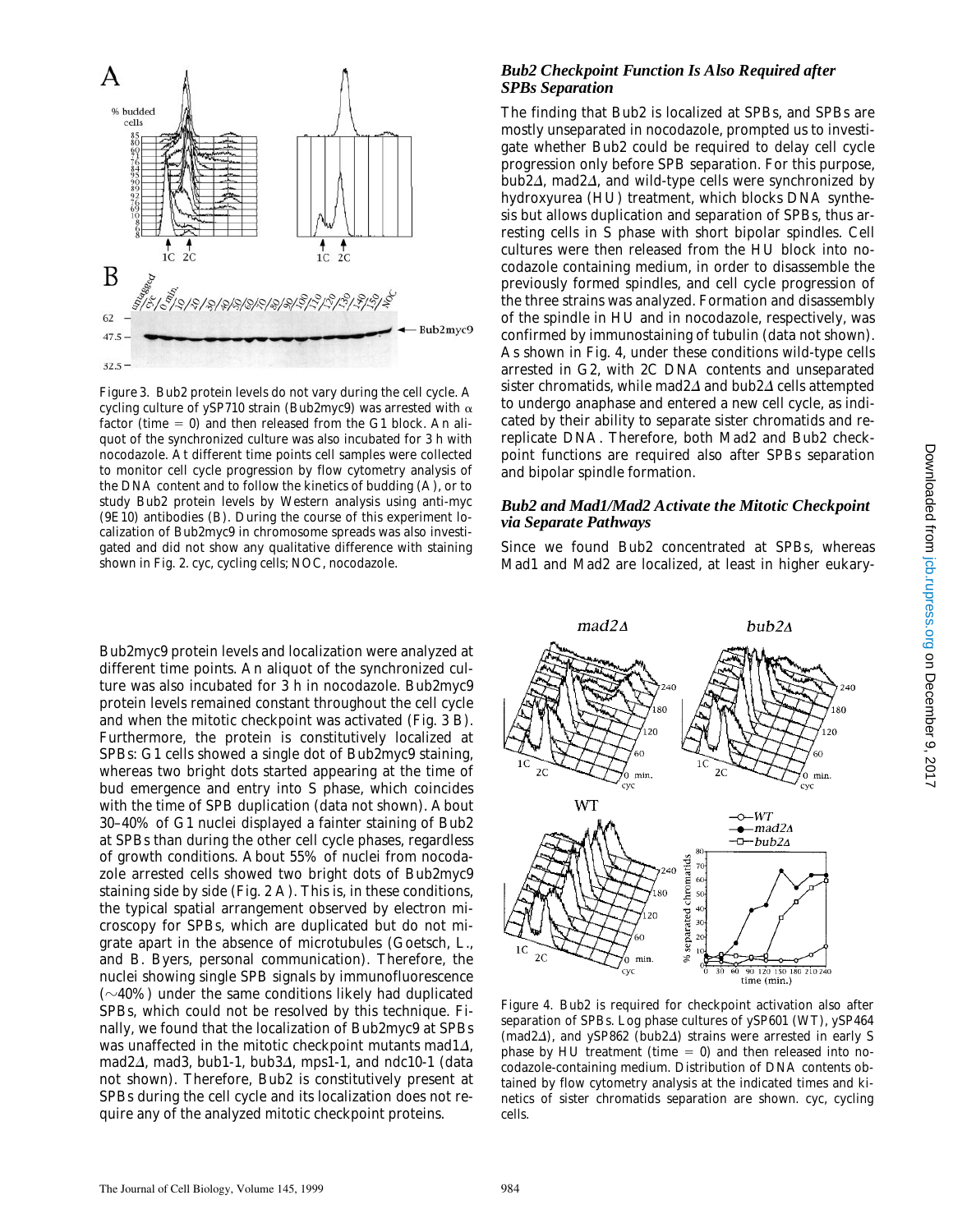otes, at unattached kinetochores, we asked whether Bub2 and Mad1, 2 might activate the mitotic checkpoint via different pathways.

To address this question, we first constructed  $mad1\Delta$ *bub2* $\Delta$  and *mad2* $\Delta$  *bub2* $\Delta$  double mutants, and compared their sensitivity to the microtubule depolymerizing drug benomyl to that of the single mutants. In fact, hypersensitivity to benomyl of *mad* and *bub* mutants correlates with their mitotic checkpoint defect (Hoyt et al., 1991; Li and Murray, 1991), and inactivation of two proteins that lead to checkpoint arrest by different routes should result in a more severe checkpoint defect, and therefore in an increased benomyl sensitivity, compared with inactivation of either one. As shown in Fig. 5, *mad1* $\Delta$  *bub2* $\Delta$  and *mad2* $\Delta$  $bub2\Delta$  cells were much more sensitive to benomyl than *mad1*D, *mad2*D, and *bub2*D cells, suggesting that *BUB*2 belongs to an epistasis group different from that of *MAD1* and *MAD2*.

We then verified whether the increased benomyl sensitivity of *mad2* $\Delta$  *bub2* $\Delta$  and *mad1* $\Delta$  *bub2* $\Delta$  double mutants correlated with an enhanced checkpoint defect. Cultures of *mad1*D, *mad2*D, *bub2*D, *mad1*D *bub2*D, *mad2*D *bub2*D, *mad1* $\Delta$  *mad2* $\Delta$  and wild-type strains were arrested with  $\alpha$ factor and released in either the presence or the absence of nocodazole. Progression through the cell cycle in the absence of nocodazole was very similar in all strains (data not shown); however, in the presence of the drug  $m \frac{a}{\Delta}$  $bub2\Delta$  and  $mad2\Delta$   $bub2\Delta$  cells started rereplicating much faster and more efficiently than the single mutants and the  $mad1\Delta$  *mad2* $\Delta$  double mutant (Fig. 6 A). Since the timing and efficiency of rereplication likely reflect the kinetics by which cyclin B–dependent kinases are inactivated, these data suggest that  $mad1\Delta$  *bub2* $\Delta$  and  $mad2\Delta$  *bub2* $\Delta$  double mutants advance inactivation of Clb-kinases with respect to the other mutants. Conversely, deletion of *BUB2* in



*Figure 5. BUB2* belongs to a different epistasis group from *MAD1* and *MAD2*. Serial dilutions of YEPD-saturated cultures of strains ySP601 (wt), ySP464 (*mad2*D), ySP862 (*bub2*D), ySP984 (*mad1*D), ySP921 (*mad2*D *bub2*D), and ySP1104 (*mad1*D *bub2* $\triangle$ ) were spotted on YEPD plates either containing or lacking benomyl  $(12.5 \mu g/ml)$ .

 $mad1\Delta$  or  $mad2\Delta$  cells did not accelerate their timing of sister chromatids separation (Fig. 6 A), indicating that Bub2 might play only a minor role in controlling degradation of the anaphase inhibitor Pds1. We then measured directly by Western blot analysis the levels of Pds1 and Clb2 during a similar experiment, where *mad2* $\Delta$ , *bub2* $\Delta$ , *mad2* $\Delta$  $bub2\overline{\Delta}$  and wild-type strains expressed a myc-tagged Pds1 protein (Shirayama et al., 1998). As shown in Fig. 6 B, Clb2 was degraded in both  $mad2\Delta$  and  $bub2\Delta$  cells in nocodazole, suggesting that rereplication in these mutants is likely to result from their inability to prevent cyclin proteolysis. In addition, Clb2 disappeared more rapidly in the  $mad2\Delta$  *bub2* $\Delta$  double mutant than in either single mutant, thus confirming that acceleration in the kinetics of rereplication in the double mutant correlates with an advanced inactivation of Clb/Cdk1 kinases. Although *bub2*<sup>1</sup> cells did also degrade Pds1, they did it very slowly, whereas Pds1 disappeared very rapidly and with nearly identical kinetics in both *mad2*D and *mad2*D *bub2*D cells. Thus, Pds1 degradation and the onset of anaphase appear to be mainly controlled by a Mad2-dependent pathway that does not seem to require Bub2. Altogether these data, while confirming that Mad1 and Mad2 are involved in the same pathway, indicate that Bub2 and Mad2 prevent B-type cyclin proteolysis by different routes, since the concomitant lack of Mad2 (or Mad1) and Bub2 has an additive effect on Clb2 degradation, exit from mitosis and entry into a new cell cycle. Conversely, Bub2 seems to play only a minor role, if any, in controlling the onset of anaphase.

#### *The Cdc26 APC Subunit Is Required for Cell Cycle Progression in Nocodazole of bub2* $\Delta$  *but Not mad2*D *Cells*

Since mitotic checkpoint arrest involves APC inactivation (He et al., 1997; Li et al., 1997; Hwang et al., 1998; Kim et al., 1998; Schott and Hoyt, 1998), it was possible that different APC subunits might be alternatively involved in the Mad2- and the Bub2-dependent checkpoint response. To address this question, we asked whether various APC subunits were required for cell cycle progression of *mad2* $\Delta$  or *bub2*D mutants in the presence of microtubule depolymerizing drugs. Unfortunately, most *apc* mutations are temperature sensitive and cause a cell cycle arrest in metaphase already during an otherwise unperturbed cell cycle (Irniger et al., 1995; Zachariae et al., 1996; Hwang and Murray, 1997). Furthermore, *bub2*D mutants show a poor checkpoint defect at 37°C (data not shown). However, we were able to test whether *CDC26*, which is totally dispensable in a normal cell cycle at  $25^{\circ}$ C (Zachariae et al., 1996), might become indispensable for cell cycle progression of either *mad2* $\Delta$  or *bub2* $\Delta$  cells in the presence of nocodazole. The role of Cdc26 in the mitotic checkpoint was also of particular interest as we found that *cdc26*<sup>A</sup> mutants are hypersensitive to benomyl at the permissive temperature (Amato, S., and S. Piatti, unpublished results). Cell cycle progression of *mad2*D *cdc26*D and *bub2*D *cdc26*D double mutants was compared with that of each single mutant after release from  $\alpha$  factor in the presence of nocodazole at 258C. As shown in Fig. 7, *bub2*<sup>D</sup> *cdc26*D cells failed to proceed in the cell cycle and arrested mostly in G2 with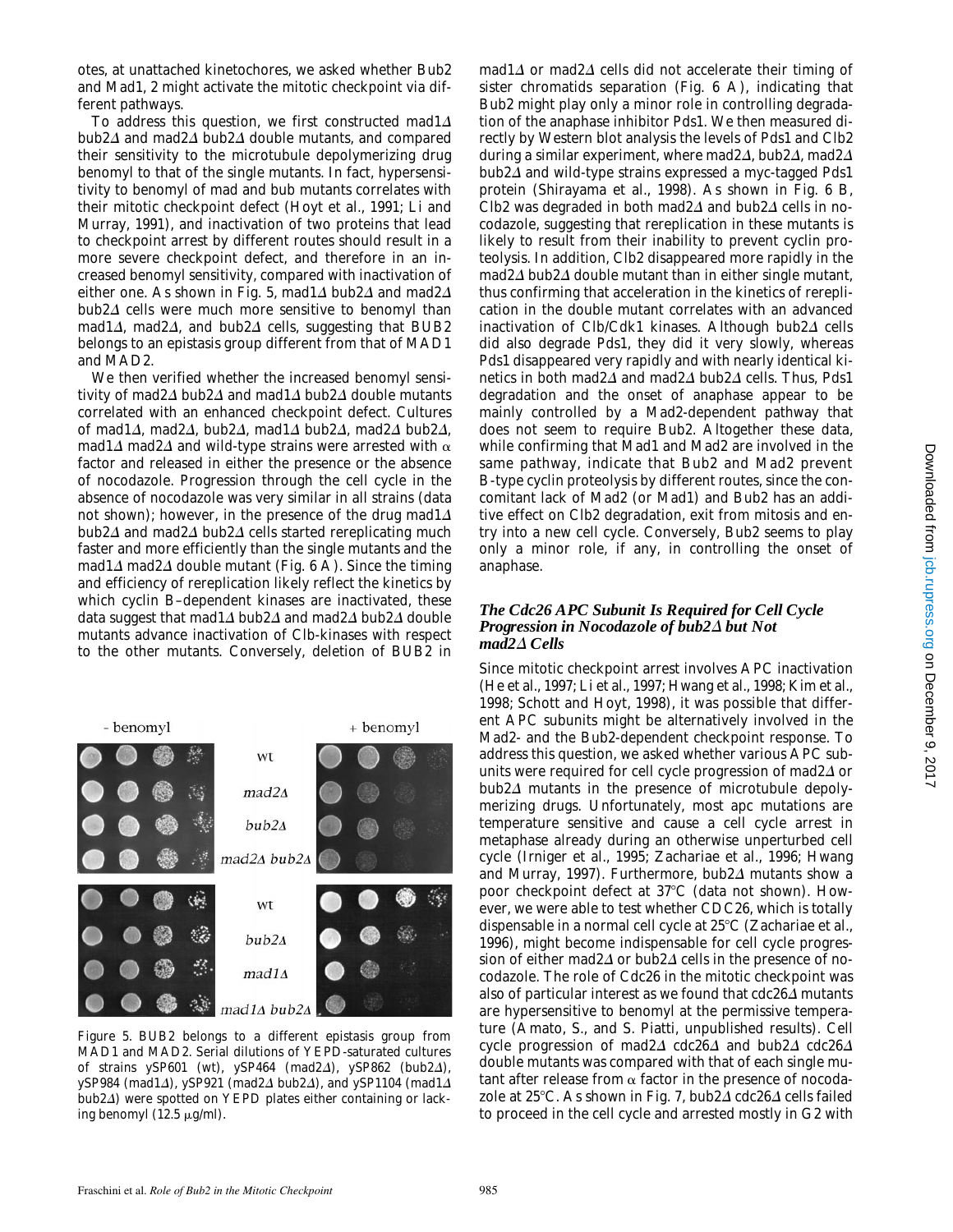duplicated and unseparated chromosomes. Conversely, deletion of *CDC26* did neither affect the time of anaphase onset nor cell cycle progression of *mad2* $\Delta$  cells. These results indicate that under these conditions Cdc26 becomes



strictly required for both the onset of anaphase and exit from mitosis in the absence of Bub2 but not of Mad2, again consistently with the involvement of these two proteins in different mitotic checkpoint pathways.

#### *Discussion*

#### *Are Mitotic Checkpoint Proteins Involved in Controlling the Timing of Mitosis during a Normal Cell Cycle?*

The mitotic checkpoint is likely to play a crucial role also during an unperturbed cell cycle, delaying the onset of anaphase until all chromosomes are properly aligned on the bipolar spindle and thereby preventing the occurrence of aneuploidies. Mistakes made during mitosis may be responsible for the abnormal karyotype of many human tumour cells and have an important role in oncogenesis. Loss of function of the p53 tumour suppressor gene impairs the mitotic checkpoint and the normal regulation of centrosome duplication (Fukasawa et al., 1996). In addition, a number of human tumour cell lines have been recently found to be defective in the activation of the mitotic checkpoint in response to microtubule depolymerizing drugs (Li and Benezra, 1996; Cahill et al., 1998). In addition, the chromosomal instability observed in two colorectal cancers is associated to mutational inactivation of *BUB1* (Cahill et al., 1998). Finally, expression of dominant negative mutant versions of either murine Bub1 or human Mad1 accelerates exit from mitosis and causes accumulation of multinucleate cells, respectively, even in the ab-

> *Figure 6.* Bub2 prevents exit from mitosis and rereplication in nocodazole via a distinct pathway from Mad1/2. (A) Logarithmically growing cultures of strains ySP601 (WT), ySP464 (*mad2*D), ySP862 (*bub2*D), ySP984 (*mad1*D), ySP1104 (*mad1*D *bub2*D), ySP921 ( $mad2\Delta$  *bub2* $\Delta$ ), and ySP984 (*mad1*D *mad2*D) were synchronized in G1 with  $\alpha$  factor (time = 0) and then released into medium containing or lacking (not shown) nocodazole. At the indicated time points DNA contents and loss of cohesion between sister chromatids were analyzed. (B) Cell cultures of strains ySP1125 (WT), ySP1145 (*mad2*D), ySP1016 (*bub2*D), and ySP1072 ( $madZ\Delta$  *bub2* $\Delta$ ), all expressing a Pds1 version tagged with 18 copies of the myc epitope (Pds1myc18; Shirayama et al., 1998), were synchronized in G1 with  $\alpha$  factor (time = 0) and released in the presence of nocodazole. To prevent reaccumulation of Pds1 and Clb2, after  $60'$   $\alpha$  factor was added back to the cultures at a concentration of 10  $\mu$ g/ml. Cell samples were collected at the indicated times for Western blot analysis of Pds1myc18 and Clb2. Actin was used as loading control. cyc, cycling culture.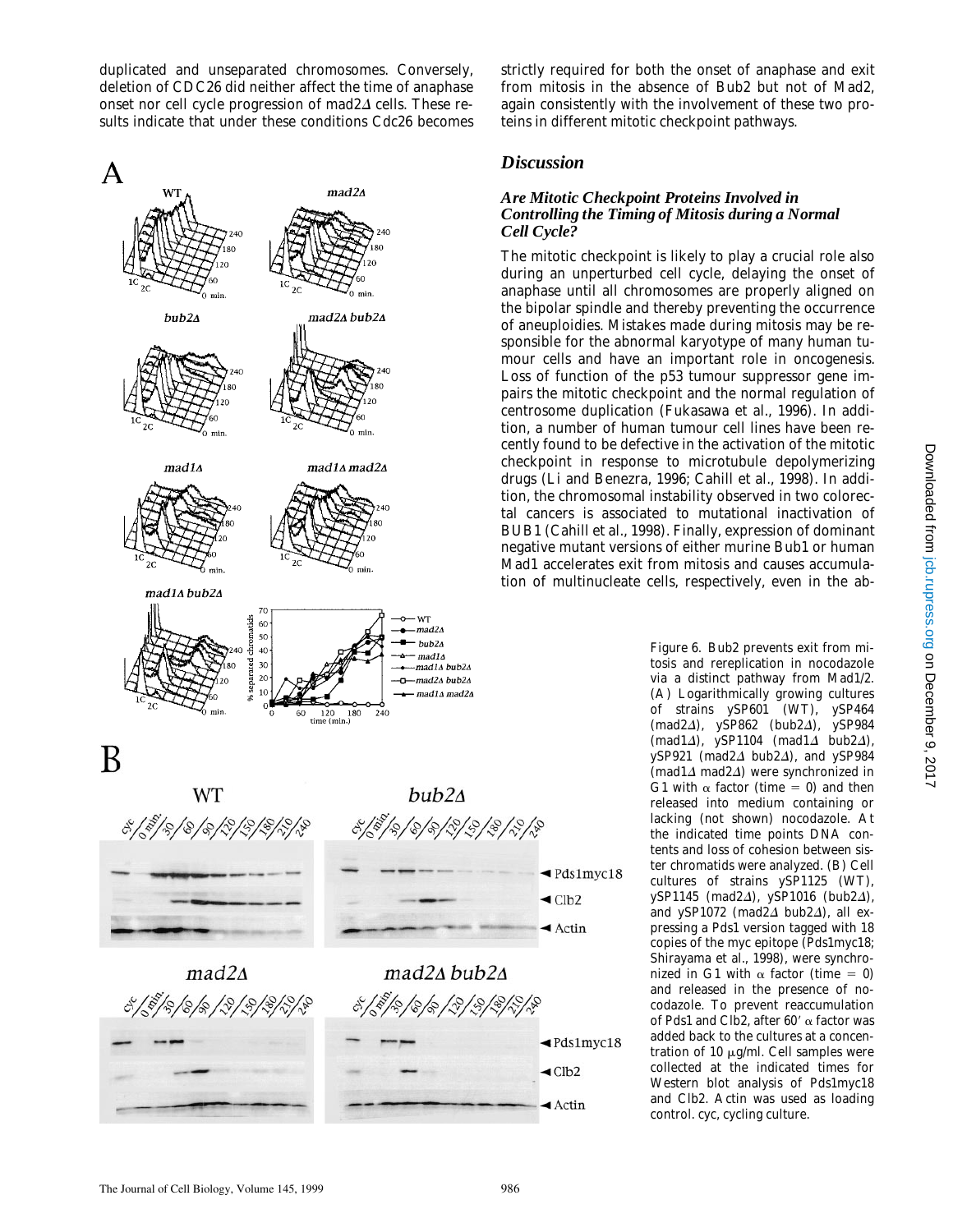

*Figure 7.* Cdc26 is required for cell cycle progression in nocodazole of *bub*<sup> $\Delta$ </sup> but not *mad2* $\Delta$  cells. Cyclin cultures of strains ySP601 (WT), ySP464 ( $mad2\Delta$ ), ySP862 ( $bub2\Delta$ ), ySP520 (*cdc26*D), ySP978 (*bub2*D *cdc26*D) and ySP1094 (*mad2*D *cdc26*D) were arrested in G1 by  $\alpha$  factor (time = 0) and then released from the block in the presence of nocodazole. Kinetics of replication analyzed by flow cytometry and of sister chromatids separation during the synchronous cell cycles are shown.

sence of microtubule depolymerizing drugs, whereas microinjection of anti-Mad2 antibodies into mammalian cells induces the onset of anaphase before chromosomes have congressed to the metaphase plate (Gorbsky et al., 1998), suggesting that these proteins play an important role in regulating the normal timing of mitosis (Taylor and McKeon, 1997; Jin et al., 1998). We tested directly whether loss of function of *MAD2*, *BUB2*, or both, might accelerate progression through mitosis of yeast cells. We found that the kinetics of anaphase and exit from mitosis were unaffected in *mad2* $\Delta$ *, bub2* $\Delta$  (Fig. 1) and *mad2* $\Delta$  *bub2* $\Delta$ cells (data not shown) compared with wild-type. Since *mad* mutants were shown to increase the frequency of chromosome loss (Li and Murray, 1991), our data suggest that either Bub and Mad proteins are not required for the correct timing of mitosis during an unperturbed cell cycle, or bipolar attachment of yeast chromosomes to spindle fibers is so fast and efficient that does not enable to detect subtle differences in the absence of surveillance mechanisms. In agreement with the latter hypothesis is the finding that in the absence of fission yeast Bub1 cells do not

prematurely enter mitosis despite showing massive chromosome missegregation (Bernard et al., 1998).

#### *Two Independent Pathways Involved in the Mitotic Checkpoint*

The mechanism by which Mad1, 2, 3 block cell cycle progression in response to spindle depolymerization or monopolar attachment has been recently uncovered. Mad2 has been shown by several groups to bind and inactivate Cdc20/APC, thus causing stabilization of Pds1 and cyclins B with subsequent block of anaphase and mitotic exit (Fang et al., 1998b; Hwang et al., 1998; Kallio et al., 1998; Kim et al., 1998; Wassman and Benezra, 1998). This physical interaction might occur directly at the kinetochore; consistently, the mammalian homologue of budding yeast *APC1*, Tsg24, was constitutively localized at centromeres (Jörgensen et al., 1998) and p55CDC, homologous to Cdc20, was also found at kinetochores during mitosis (Kallio et al., 1998). However, APC components, p55CDC and HsMad1 have also been localized at centrosomes (Tugendreich et al., 1995; Jin et al., 1998a; Kallio et al., 1998). Our finding that *BUB2* and *MAD1, 2* belong to different epistasis groups, as indicated by the accelerated degradation of Clb2, exit from mitosis and rereplication of *mad1 bub2* and *mad2 bub2* compared with that of the corresponding single mutants, suggests that Bub2 might block cell cycle progression in case of monopolar attachment of chromosomes or spindle damage by a pathway distinct from the one dependent on Mad1, 2. This conclusion is further strengthened by the observation that cell cycle progression of *bub2* $\Delta$ , but not *mad2* $\Delta$ , cells in nocodazole depends on the unessential APC subunit Cdc26. Although Cdc26 seems to be constitutively part of the APC, it is required for anaphase and ubiquitination of B-type cyclins only at  $37^{\circ}$ C; furthermore, it is induced after heat shock (Zachariae et al., 1996). In *S*. *pombe*, overexpression of the Cdc26 homologue Hcn1 suppresses a *cut9* mutation which causes defects in APC assembly (Yamada et al., 1997). Thus, Cdc26/Hcn1 is a dispensable subunit that might be only required to modulate APC activity under stress conditions or when other APC subunits are defective (Townsley and Ruderman, 1998). The fact that cell cycle progression of *mad2*, but not *bub2*, mutants tolerates loss of Cdc26 function suggests that either Bub2 acts by finally inhibiting a special form of APC which requires Cdc26, or that the function of a Cdc26-less APC is somewhat compromised already at  $25^{\circ}$ C and the lack of Bub2 is not sufficient to circumvent the defect.

The conclusion that Mad1, 2 and Bub2 both contribute to the activation of the mitotic checkpoint via distinct routes can only be drawn for what concerns mitotic exit, which is a consequence of the inactivation of cyclin B–dependent kinases. Conversely, loss of cohesion between sister chromatids, which instead depends on Pds1 degradation, is mostly driven by the inactivation of the Mad1, 2 pathway, as the kinetics of sister chromatids separation of  $mad1\Delta$  $bub2\Delta$  and *mad2* $\Delta$  *bub2* $\Delta$  double mutants is very similar to those displayed by  $mad1\Delta$  or  $mad2\Delta$  cells. Obviously, *bub2* $\Delta$  cells are able to degrade Pds1 and attempt to undergo anaphase to a certain extent in the absence of a functional spindle, but this might be a consequence, rather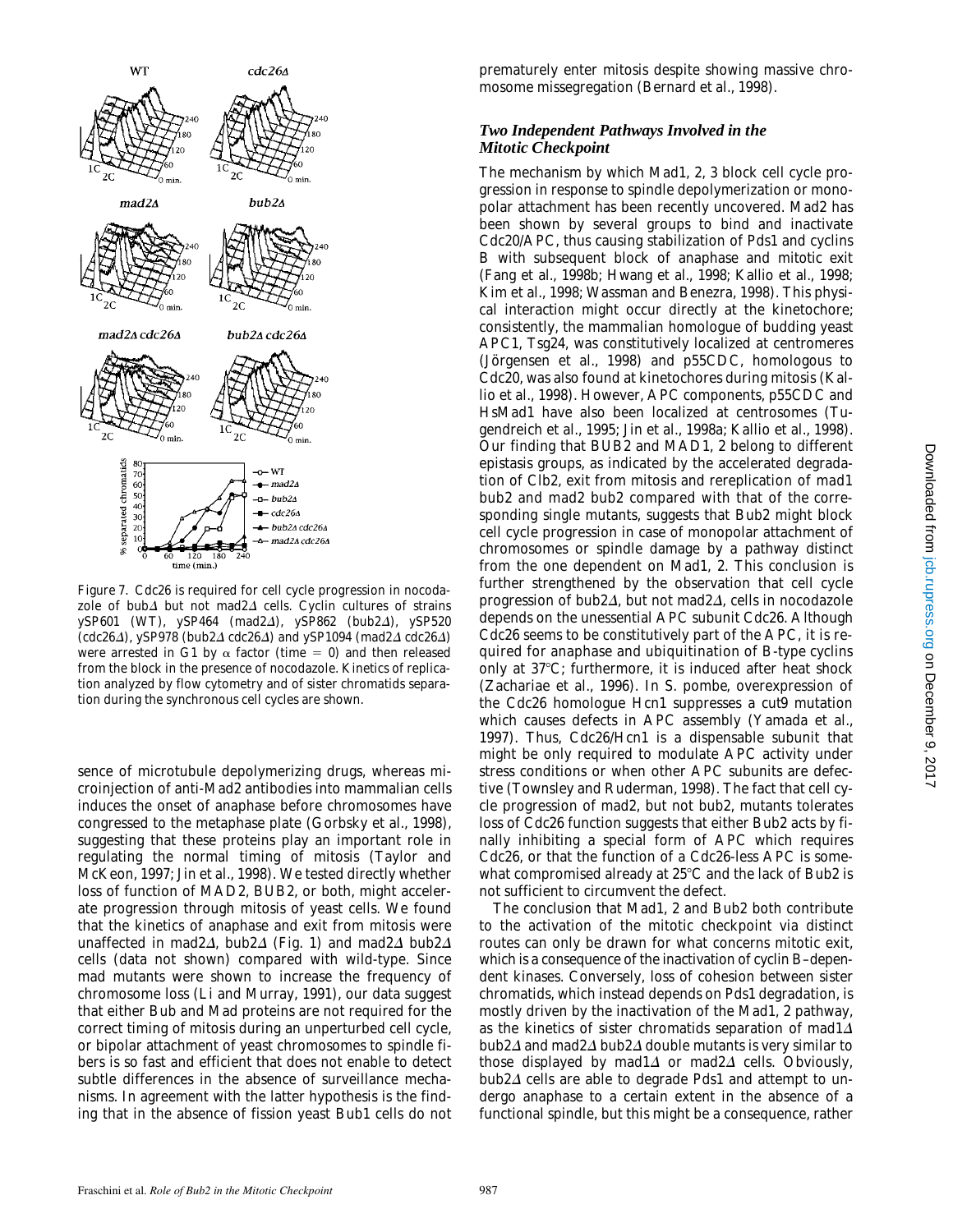than a primary effect, of the inactivation of mitotic CDKs. Indeed, we found that degradation of Pds1 is very slow and inefficient in  $bub2\Delta$  cells in the presence of nocodazole, suggesting that Bub2 plays only a minor role in controlling the onset of anaphase. The loss of sister chromatids cohesion we observe in  $bub2\Delta$  cells treated with nocodazole might just reflect a pathological situation rather than shedding light on the actual role of Bub2. We therefore propose that Bub2's major, if not sole, role in the activation of the checkpoint is to prevent, by inhibiting B-type cyclins proteolysis, inactivation of mitotic CDKs and, therefore, cytokinesis and entry into a new cell cycle. The finding that the fission yeast homologue of Bub2, Cdc16, in addition to having a role in the mitotic checkpoint, is implicated in regulating septation and cytokinesis during a normal cell cycle (Fankhauser et al., 1993; Furge et al., 1998) supports this hypothesis. We currently do not know the molecular mechanism by which the Bub2-dependent pathway contributes to maintaining high levels of these CDKs in nocodazole. In fact, Bub2 might inhibit directly the APC-dependent degradation of cyclins B, by inhibiting Hct1 or Cdc5 or even by interfering with the integrity of the APC subunit composition; alternatively, it could prevent Sic1 accumulation or Cdc28 inhibitory phosphorylations on Thr18 and Tyr19, which have been previously shown to play a role in the mitotic checkpoint (Minshull et al., 1996; Wang and Burke, 1997). Whatever the mechanism is, the absence of Bub2 in cells treated with nocodazole might cause a drop in Clb1-4/Cdc28 kinase activity, which would in turn lead to dephosphorylation and unscheduled activation of Hct1; Hct1/APC, possibly specifically involving the Cdc26 subunit, would then promote degradation of both mitotic cyclins and Pds1, despite Cdc20 is kept inactive by the Mad1, 2 pathway. Several lines of evidence strongly support this model: overexpression of Hct1 in nocodazole arrested cells is able to promote degradation of Pds1, albeit inefficiently (Visintin et al., 1997), whereas deletion of *BUB2* is sufficient to drive a slow degradation of Pds1 and continuous cell cycle progression in *cdc20* mutants (Shirayama et al., 1998; Tavormina and Burke, 1998).

#### *Relationships between the Function of Mitotic Checkpoint Proteins and Their Subcellular Localization*

Many mitotic checkpoint proteins, like Mad1-3, Bub1, and Bub3, have been localized at kinetochores not attached to spindle fibers, such as in prophase and prometaphase of a normal mitosis or in the presence of microtubule disrupting agents (Chen et al., 1996, 1997; Li and Benezra, 1996; Taylor and McKeon, 1997; Taylor et al., 1998). Their localization is fully consistent with previous lines of evidence implicating the kinetochore in transmitting an inhibitory signal to the cell cycle machinery in case of monopolar attachment (Rieder et al., 1994, 1995). Other observations suggested that the mitotic checkpoint also monitors the lack of tension at kinetochores (Li and Nicklas, 1995; Nicklas et al., 1995). Phosphorylation of the kinetochoreassociated 3F3/2 epitope correlates with the activation of the mitotic checkpoint (Campbell and Gorbsky, 1995) and is activated by tension (Nicklas et al., 1995). Conversely, localization of Mad2 to kinetochores depends only on microtubule attachment but not on tension (Waters et al., 1998), suggesting that different proteins might be involved in sensing and transducing different signals. Localization of Bub2 at SPBs does not correlate with the activation of the mitotic checkpoint, but is fairly constitutive throughout the cell cycle, raising the questions of how Bub2 function is regulated, whether it plays any role during a normal cell cycle, and which signals it monitors. Whatever the signals are, we have shown that Bub2, as well as Mad2, is required to arrest cell cycle progression also after SPB separation. One possibility is that signals coming from single unattached kinetochores are integrated at SPBs, thus activating the Bub2 dependent checkpoint control. It is worth noting that, unlike in other organisms (Chen et al., 1998), human Mad1 is localized at kinetochores during interphase but at centrosomes during mitosis (Jin et al., 1998a), suggesting that microtubule organizing centers are likely to play a central role in the mitotic checkpoint. Another alternative is that the signal detected by Bub2 might be different from that sensed by the other Mad and Bub proteins; for instance, it has been proposed that Bub2 might be involved in detecting alterations in the spindle structure, since it is not required to arrest the cell cycle in response to impaired kinetochore function (Wang and Burke, 1995). Unfortunately, this hypothesis cannot be tested directly because spindle defects would necessarily also compromise the kinetochore-microtubule attachment. Finally, since we propose that Bub2 only plays a minor role, if any, in regulating the degradation of Pds1 and separation of sister chromatids, we speculate that Bub2 might be involved in the activation of the mitotic checkpoint only later than the other Mad and Bub proteins, by preventing cytokinesis and exit from mitosis until anaphase has taken place. An intriguing hypothesis is that SPBs can somehow monitor when anaphase has been completed, and the inhibitory signal generated by Bub2 is rapidly extinguished when sister kinetochores have reached the poles.

Which proteins does Bub2 interact with at SPBs in order to prevent cytokinesis? Recent work in fission yeast has started to elucidate the mechanism by which the Bub2 homologue Cdc16 might function. In fact, Cdc16 has been found to physically interact with Byr4, which was previously implicated in the control of septation (Song et al., 1996; Furge et al., 1998). The Cdc16/Byr4 complex displays GAP activity towards Spg1 (Furge et al., 1998), a GTPase homologous to *S*. *cerevisiae* Tem1 (Shirayama et al., 1994; Schmidt et al., 1997). Remarkably, Spg1 is constitutively bound to SPBs and in the GTP-bound form seems to recruit at SPBs the Cdc7 protein kinase, which is involved in promoting cytokinesis (Fankhauser and Simanis, 1994; Sohrmann et al., 1998). Mutations affecting budding yeast *TEM1* cause cells to arrest in telophase and have been recently found to impair the APC-dependent ubiquitination of mitotic cyclins (Shirayama et al., 1994; Jaspersen et al., 1998), thus providing a link between SPBs, APC function, and cytokinesis. The phenotype of *tem1* mutants is very similar to that of several mutants defective in late mitotic events, like *cdc15*, *dbf2*, and *cdc14*. Their characterization has uncovered a complex network of genetic interactions which led to the hypothesis that all the corresponding genes might be involved in the same process. In addition,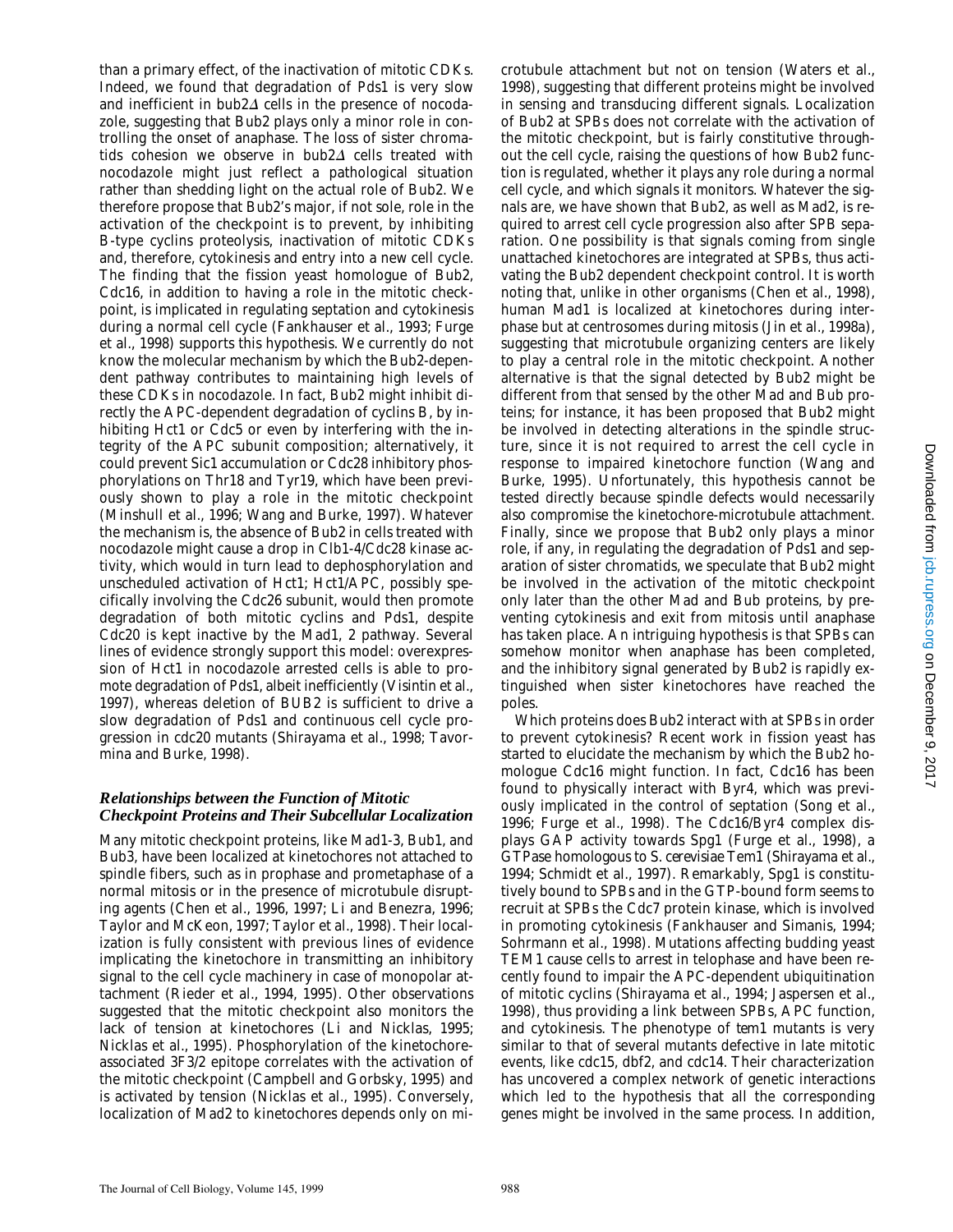

*Figure 8.* A model for the mitotic checkpoint. Early in mitosis, Mad and Bub proteins localized at unattached kinetochores prevent degradation of Pds1 and the separation of sister chromatids by inhibiting Cdc20. Once all chromosomes are attached to spindle fibers in a bipolar way the inhibitory signal is no longer sent by Mad1, 2, 3, Bub1, 3, and anaphase takes place. Meanwhile, Bub2, which resides at SPBs, blocks exit from mitosis and cytokinesis by acting on effectors which so far have not been identified but might include the late mitotic proteins Tem1, Cdc15, Dbf2, and Cdc14. Bub2-mediated inactivation of its targets would inhibit the APC-dependent degradation of B-type cyclins, as well as the accumulation of Sic1 or the inhibi-

tory phosphorylations on Cdc28. The lack of Clb1-4 degradation combined with the lack of inhibition of the corresponding kinases would prevent cytokinesis. After anaphase has taken place, presumably the Bub2-dependent inhibitory signal is shut off. In cells treated with nocodazole inactivation of Bub2 would lead, one way or the other, to a drop in Clb1-4/Cdc28 kinases, which might cause activation of Hct1 and, therefore, B-type cyclins proteolysis, unscheduled degradation of Pds1, and the onset of anaphase. Dashed lines indicate secondary pathways.

Cdc14, which directly dephosphorylates both Sic1 and Hct1, has been postulated to be the downstream effector of the whole cascade (Visintin et al., 1998).

In conclusion, our current model of how the mitotic checkpoint could work is depicted in Fig. 8. During prophase, while chromosomes start to attach to spindle fibers, Mad1, 2, 3, Bub1, and Bub3 present at unattached kinetochores prevent activation of Cdc20 and, therefore, degradation of Pds1 and inactivation of mitotic CDKs. At the same time Bub2, localized at SPBs, also prevents inhibition of Clb1-4/Cdc28 kinases and cytokinesis by an independent mechanism, which might involve inactivation of late mitotic proteins, like Tem1, Cdc15, Dbf2, and Cdc14. Exit from mitosis and cytokinesis are therefore blocked until anaphase has taken place, a process which might switch Bub2 function off. In the absence of Bub2 the ectopic activation of Hct1 triggered by Cdc14 would bring about Pds1 degradation and sister chromatid separation even if Cdc20 is kept inactive.

We are grateful to Rafal Ciosk and Kim Nasmyth for providing the tetR-GFP system and other strains; Michael Knop and Elmar Schiebel for antibodies against Spc72; Loretta Goetsch and Breck Byers for communicating unpublished results; Etienne Schwob for anti-Clb2 antiserum; Pier Carlo Marchisio and Simona Tognin for help with photomicroscopy; Léon Dirick, Marco Muzi Falconi, and Maria Pia Longhese for critical reading of the manuscript.

This work was supported by grants from Associazione Italiana Ricerca sul Cancro to S. Piatti, Cofinanziamento 1997 by Ministero Università e Ricerca Scientifica e Tecnologica, Università di Milano to G. Lucchini, Training and Mobility of Researcher contract ERBFMRXCT98- 0212 to S. Piatti and CNR Target Project on Biotechnology grant CT.97.01180.PF49(F).

Received for publication 12 March 1999 and in revised form 29 April 1999.

#### *References*

- Amon, A., U. Surana, I. Muroff, and K. Nasmyth. 1992. Regulation of p34CDC28 tyrosine phosphorylation is not required for entry into mitosis in *S. cerevisiae. Nature*. 355:368–371.
- Bernard, P., K. Hardwick, and J.P. Javerzat. 1998. Fission yeast Bub1 is a mitotic centromere protein essential for the spindle checkpoint and the preservation of correct ploidy in mitosis. *J. Cell Biol.* 143:1775–1787.
- Cahill, D.P., C. Lengauer, J. Yu, G.J. Riggins, J.K. Willson, S.D. Markowitz, K.W. Kinzler, and B. Vogelstein. 1998. Mutations of mitotic checkpoint genes in human cancers. *Nature.* 392:300–303.
- Campbell, M.S., and G.J. Gorbsky. 1995. Microinjection of mitotic cells with the 3F3/2 anti-phosphoepitope antibody delays the onset of anaphase. *J. Cell Biol.* 129:1195–1204.
- Charles, J.F., S.L. Jaspersen, R.L. Tinker-Kulberg, L. Hwang, A. Szidon, and D.O. Morgan. 1998. The Polo-related kinase Cdc5 activates and is destroyed by the mitotic cyclin destruction machinery in *S. cerevisiae*. *Curr. Biol.* 8:497–507.
- Chen, R., J.C. Waters, E.D. Salmon, and A.W. Murray. 1996. Association of spindle assembly checkpoint XMAD2 with unattached kinetochores. *Science.* 274:242–245.
- Chen, R., A. Shevchenko, M. Mann, and A.W. Murray. 1998. Spindle checkpoint protein Xmad1 recruits Xmad2 to unattached kinetochores. *J. Cell Biol.* 143:283–295.
- Ciosk, R., W. Zachariae, C. Michaelis, A. Shevchenko, M. Mann, and K. Nasmyth. 1998. An ESP1/PDS1 complex regulates loss of sister chromatid cohesion at the metaphase/anaphase transition in yeast. *Cell.* 93:1067–1076.
- Cohen-Fix, O., J.M. Peters, M.W. Kirschner, and D. Koshland. 1996. Anaphase initiation in *Saccharomyces cerevisiae* is controlled by the APC-dependent degradation of the anaphase inhibitor Pds1. *Genes Dev.* 10:3081–3093.
- Dahmann, C., J.F.X. Diffley, and K. Nasmyth. 1995. S-phase-promoting cyclindependent kinases prevent re-replication by inhibiting the transition of replication origins to a pre-replicative state. *Curr. Biol.* 5:1257–1269.
- Dawson, I.A., S. Roth, and S. Artavanis-Tsakonas. 1995. The *Drosophila* cell cycle gene *fizzy* is required for normal degradation of cyclins A and B during mitosis and has homology to the *CDC20* gene of *Saccharomyces cerevisiae*. *J. Cell Biol.* 129:725–737.
- Elledge, S.J. 1996. Cell cycle checkpoints: preventing an identity crisis. *Science.* 274:1664–1672.
- Epstein, C.B., and F.R. Cross. 1992. CLB5: a novel B cyclin from budding yeast with a role in S phase. *Genes Dev.* 6:1695–1706.
- Fang, G., H. Yu, and M.W. Kirschner. 1998a. Direct binding of CDC20 protein family members activates the anaphase-promoting complex in mitosis and G1. *Mol. Cell.* 2:163–171.
- Fang, G., H. Yu, and M.W. Kirschner. 1998b. The checkpoint protein MAD2 and the mitotic regulator CDC20 form a ternary complex with the anaphase-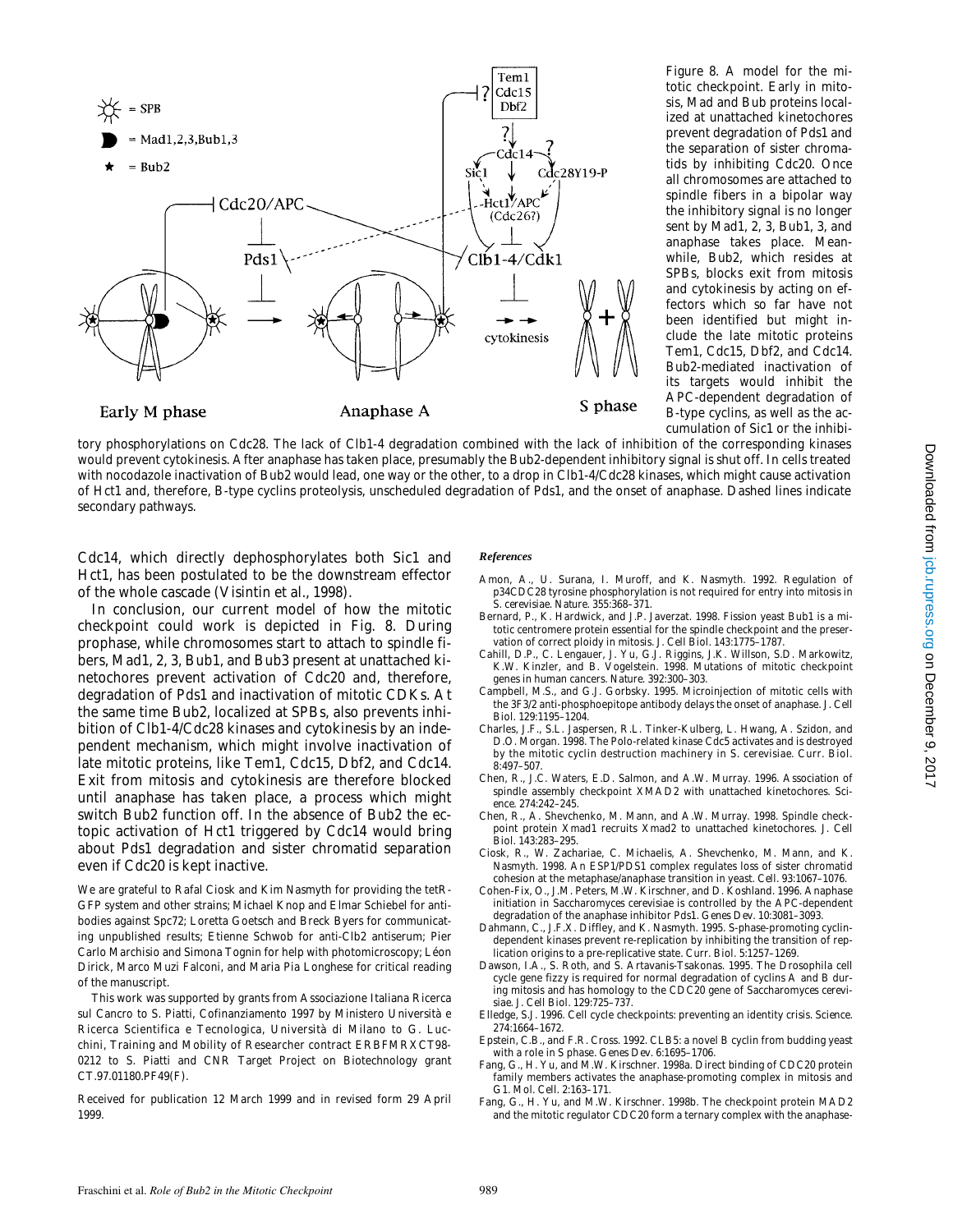promoting complex to control anaphase initiation. *Genes Dev.* 12:1871–1883.

- Fankhauser, C., J. Marks, A. Reymond, and V. Simanis. 1993. The *S. pombe cdc16* gene is required both for maintenance of p34*cdc2* kinase activity and regulation of septum formation: a link between mitosis and cytokinesis? *EMBO (Eur. Mol. Biol. Organ.) J.* 12:2697–2704.
- Fukasawa, K., T. Choi, R. Kuriyama, S. Rulong, G.F. Vande Woude. 1996. Abnormal centrosome amplification in the absence of p53. *Science.* 271:1744– 1747.
- Funabiki, H., I. Hagan, S. Uzawa, and M. Yanagida. 1993. Cell cycle-dependent specific positioning and clustering of centromeres and telomeres in fission yeast. *J. Cell Biol*. 121:961–976.
- Funabiki, H., H. Hamano, K. Kumada, K. Nagao, T. Hunt, and M. Yanagida. 1996. Cut2 proteolysis is required for sister chromatid separation in fission yeast. *Nature.* 381:438–441.
- Funabiki, H., H. Yamano, K. Nagao, H. Tanaka, H. Yasuda, T. Hunt, and M. Yanagida. 1997. Fission yeast Cut2 required for anaphase has two destruction boxes. *EMBO (Eur. Mol. Biol. Organ.) J.* 16:5977–5987.
- Furge, K.A., K. Wong, J. Armstrong, M. Balasubramanian, and C.F. Albright. 1998. Byr4 and Cdc16 form a two-component GTPase-activating protein for the Spg1 GTPase that controls septation in fission yeast. *Curr. Biol.* 8:947–954.
- Gorbsky, G.J., R. Chen, and A.W. Murray. 1998. Microinjection of antibody to Mad2 protein into mammalian cells in mitosis induces premature anaphase. *J. Cell Biol.* 141:1193–1205.
- Guacci, V., E. Hogan, and D. Koshland. 1997. Centromere position in budding yeast: evidence for anaphase A. *Mol. Biol. Cell*. 8:957–972.
- Hartwell, L.H., and T.A. Weinert. 1989. Checkpoints: controls that ensure the order of cell cycle events. *Science.* 246:629–634.
- Hardwick, K.G., and A.W. Murray. 1995. Mad1p, a phosphoprotein component of the spindle assembly checkpoint in budding yeast*. J. Cell Biol.* 131:709–720.
- Hardwick, K.G., E. Weiss, F.C. Luca, M. Winey, and A.W. Murray. 1996. Activation of the budding yeast spindle assembly checkpoint without mitotic spindle disruption. *Science.* 273:953–956.
- He, X., T.E. Patterson, and S. Sazer. 1997. The *Schizosaccharomyces pombe* spindle checkpoint protein mad2 blocks anaphase and genetically interacts with the anaphase-promoting complex. *Proc. Natl. Acad. Sci. USA.* 94:7965– 7970.
- Hoyt, M.A., L. Totis, and B.T. Roberts. 1991. *S. cerevisiae* genes required for cell cycle arrest in response to loss of microtubule function. *Cell.* 66:507–517.
- Hwang, L.H., and A.W. Murray. 1997. A novel yeast screen for mitotic arrest mutants identifies *DOC1*, a new gene involved in cyclin proteolysis. *Mol. Biol. Cell.* 8:1877–1887.
- Hwang, L.H., L.F. Lau, D.L. Smith, C.A. Mistrot, K.G. Hardwick, E.S. Hwang, A. Amon, and A.W. Murray. 1998. Budding yeast Cdc20: a target of the spindle checkpoint. *Science.* 279:1041–1044.
- Irniger, S., S. Piatti, C. Michaelis, and K. Nasmyth. 1995. Genes involved in sister chromatid separation are needed for B-type cyclin proteolysis in budding yeast. *Cell.* 81:269–277.
- Jaspersen, S.L., J.F. Charles, R.L. Tinker-Kulberg, and D.O. Morgan. 1998. A late mitotic regulatory network controlling cyclin destruction in *Saccharomyces cerevisiae*. *Mol. Biol. Cell*. 9:2803–2817.
- Jin, D., F. Spencer, and K. Jeang. 1998a. Human T cell leukemia virus type 1 oncoprotein Tax targets the human mitotic checkpoint protein MAD1. *Cell.* 93:81–91.
- Jin, Q., E. Trelles-Sticken, H. Scherthan, and J. Loidl. 1998b. Yeast nuclei display prominent centromere clustering that is reduced in nondividing cells and in meiotic prophase. *J. Cell Biol.* 141:21–29.
- Jörgensen, P.M., E. Brundell, M. Starborg, and C. Höög. 1998. A subunit of the anaphase-promoting complex is a centromere-associated protein in mammalian cells*. Mol. Cell. Biol.* 18:468–476.
- Juang, Y.L., J. Huang, J.M. Peters, M.E. McLaughlin, C.Y. Tai, and D. Pellman. 1997. APC-mediated proteolysis of Ase1 and the morphogenesis of the mitotic spindle. *Science.* 275:1311–1314.
- Kallio, M., J. Weinstein, J.R. Daum, D.J. Burke, and G.J. Gorbsky. 1998. Mammalian p55CDC mediates association of the spindle checkpoint protein Mad2 with the cyclosome/anaphase-promoting complex, and is involved in regulating anaphase onset and late mitotic events. *J. Cell Biol.* 141:1393– 1406.
- Kim, S.H., D.P. Lin, S. Matsumoto, A. Kitazono, and T. Matsumoto. 1998. Fission yeast Slp1: an effector of the Mad2-dependent checkpoint. *Science.* 279: 1045–1047.
- King, R.W., J.M. Peters, S. Tugendreich, M. Rolfe, P. Hieter, and M.W. Kirschner. 1995. A 20S complex containing CDC27 and CDC16 catalyzes the mitosis-specific conjugation of ubiquitin to cyclin B. *Cell.* 81:279–288.
- Kitamura, K., H. Maekawa, and C. Shimoda. 1998. Fission yeast Ste9, a homolog of Hct1/Cdh1 and Fizzy-related, is a novel negative regulator of cell cycle progression during G1-phase. *Mol. Biol. Cell.* 9:1065–1080.
- Klein, F., T. Laroche, M.E. Cardenas, J.F. Hofmann, D. Schweizer, and S.M. Gasser. 1992. Localization of Rap1 and topoisomerase II in nuclei and meiotic chromosomes of yeast. *J. Cell Biol.* 117:935–948.
- Knop, M., and E. Schiebel. 1998. Receptors determine the cellular localization of a gamma-tubulin complex and thereby the site of microtubule formation. *EMBO (Eur. Mol. Biol. Organ.) J.* 17:3952–3967.
- Kominami, K., H. Seth-Smith, and T. Toda. 1998. Apc10 and Ste9/Srw1, two regulators of the APC-cyclosome, as well as the CDK inhibitor Rum1 are required for G1 cell-cycle arrest in fission yeast. *EMBO (Eur. Mol. Biol. Or-*

*gan.) J.* 17:5388–5399.

- Li, Y., and R. Benezra. 1996. Identification of a human mitotic checkpoint gene: *hsMAD2*. *Science.* 274:246–248.
- Li, R., and A.W. Murray. 1991. Feedback control of mitosis in budding yeast. *Cell.* 66:519–531.
- Li, X., and R.B. Nicklas. 1995. Mitotic forces control a cell-cycle checkpoint. *Nature.* 373:630–632.
- Li, Y., C. Gorbea, D. Mahaffey, M. Reichsteiner, and R. Benezra. 1997. MAD2 associates with the cyclosome/anaphase-promoting complex and inhibits its activity. *Proc. Natl. Acad. Sci. USA.* 94:12431–12436.
- Lim, H.H., and U. Surana. 1996. Cdc20, a b-transducin homologue, links *RAD9*-mediated G2/M checkpoint control to mitosis in *Saccharomyces cerevisiae*. *Mol. Gen. Genet.* 253:138–148.
- Lim, H.H., P. Goh, and U. Surana. 1998. Cdc20 is essential for the cyclosomemediated proteolysis of both Pds1 and Clb2 during M phase in budding yeast. *Curr. Biol.* 8:231–234.
- Lorca, T., A. Castro, A.M. Martinez, S. Vigneron, N. Morin, S. Sigrist, C. Lehner, M. Dorée, and J.C. Labbé. 1998. Fizzy is required for activation of the APC/cyclosome in *Xenopus* egg extracts. *EMBO (Eur. Mol. Biol. Organ.) J.* 17:3565–3575.
- Maniatis, T., E.F. Fritsch, and J. Sambrook. 1992. Molecular Cloning: A Laboratory Manual. Cold Spring Harbor Laboratory Press, Cold Spring Harbor, NY. Mendenhall, M.D. 1993. An inhibitor of p34*CDC28* protein kinase activity from
- *Saccharomyces cerevisiae*. *Science.* 259:216–219.
- Michaelis, C., R. Ciosk, and K. Nasmyth. 1997. Cohesins: chromosomal proteins that prevent premature separation of sister chromatids. *Cell.* 91:35–45.
- Minshull, J., A. Straight, A.D. Rudner, A.F. Dernburg, A. Belmont, and A.W. Murray. 1996. Protein phosphatase 2A regulates MPF activity and sister chromatid cohesion in budding yeast. *Curr. Biol.* 6:1609–1620.
- Nasmyth, K., G. Adolf, D. Lydall, and A. Seddon. 1990. The identification of a second cell cycle control in the *HO* promoter in yeast: cell cycle regulation of SWI5 nuclear entry. *Cell.* 62:631–647.
- Nicklas, R.B., S. Ward, and G.J. Gorbsky. 1995. Kinetochore chemistry is sensitive to tension and may link mitotic forces to a cell cycle checkpoint. *J. Cell Biol.* 130:929–939.
- Pangilinan, F., and F. Spencer. 1996. Abnormal kinetochore structure activates the spindle assembly checkpoint in budding yeast. *Mol. Biol. Cell.* 7:1195– 1208.
- Philp, A.V., and D.M. Glover. 1997. Mutations affecting chromatid separation in *Drosophila*: the *fizzy* metaphase arrest persists in *pimples fizzy* and *fizzy three rows* double mutants. *Exp. Cell Res.* 230:103–110.
- Piatti, S., T. Böhm, J.H. Cocker, J.F.X. Diffley, and K. Nasmyth. 1996. Activation of S-phase-promoting CDKs in late G1 defines a "point of no return" after which Cdc6 synthesis cannot promote DNA replication in yeast. *Genes Dev.* 10:1516–1531.
- Prinz, S., E.S. Hwang, R. Visintin, and A. Amon. 1998. The regulation of Cdc20 proteolysis reveals a role for the APC components Cdc23 and Cdc27 during S phase and early mitosis. *Curr. Biol.* 8:750–760.
- Rieder, C.L., A. Schultz, R. Cole, and G. Sluder. 1994. Anaphase onset in vertebrate somatic cells is controlled by a checkpoint that monitors sister kinetochore attachment to the spindle. *J. Cell Biol.* 127:1301–1310.
- Rieder, C.L., R.W. Cole, A. Khodjakov, and G. Sluder. 1995. The checkpoint delaying anaphase in response to chromosome monoorientation is mediated by an inhibitory signal produced by unattached kinetochores. *J. Cell Biol.* 130:941–948.
- Roberts, B.T., K.A. Farr, and M.A. Hoyt. 1994. The *Saccharomyces cerevisiae* checkpoint gene *BUB1* encodes a novel protein kinase. *Mol. Cell. Biol.* 14: 8282–8291.
- Rudner, A.D., and A.W. Murray. 1996. The spindle assembly checkpoint. *Curr. Opin. Cell Biol.* 8:773–780.
- Schmidt, S., M. Sohrmann, K. Hofmann, A. Woollard, and V. Simanis. 1997. The Spg1p GTPase is an essential, dosage-dependent inducer of septum formation in *Schizosaccharomyces pombe*. *Genes Dev.* 11:1519–1534.
- Schott, E.J., and M.A. Hoyt. 1998. Dominant alleles of *Saccharomyces cerevisiae CDC20* reveal its role in promoting anaphase. *Genetics.* 148:599–610.
- Schwab, M., A.S. Lutum, and W. Seufert. 1997. Yeast Hct1 is a regulator of Clb2 cyclin proteolysis. *Cell.* 90:683–693.
- Schwob, E., T. Böhm, M.D. Mendenhall, and K. Nasmyth. 1994. The B-type cyclin kinase inhibitor p40SIC1 controls the G1 to S transition in *S. cerevisiae*. *Cell.* 79:233–244.
- Sherman, F. 1991. Getting started with yeast. *Methods Enzymol.* 194:3–21.
- Shirayama, M., Y. Matsui, and A. Toh-E. 1994. The yeast *TEM1* gene, which encodes a GTP-binding protein, is involved in termination of M phase. *Mol. Cell. Biol*. 14:7476–7482.
- Shirayama, M., W. Zachariae, R. Ciosk, and K. Nasmyth. 1998. The Polo-like kinase Cdc5 and the WD-repeat protein Cdc20/fizzy are regulators and substrates of the anaphase promoting complex in *Saccharomyces cerevisiae*. *EMBO (Eur. Mol. Biol. Organ.) J.* 17:1336–1349.
- Sigrist, S.J., and C.F. Lehner. 1997. *Drosophila fizzy-related* down-regulates mitotic cyclins and is required for cell proliferation arrest and entry into endocycles. *Cell.* 90:671–681.
- Sigrist, S., J. Jacobs, R. Stratmann, and C.F. Lehner. 1995. Exit from mitosis is regulated by fizzy and the sequential destruction of cyclins A, B and B3. *EMBO (Eur. Mol. Biol. Organ.) J.* 14:4827–4838.
- Sohrmann, M., S. Schmidt, I. Hagan, and V. Simanis. 1998. Asymmetric segre-